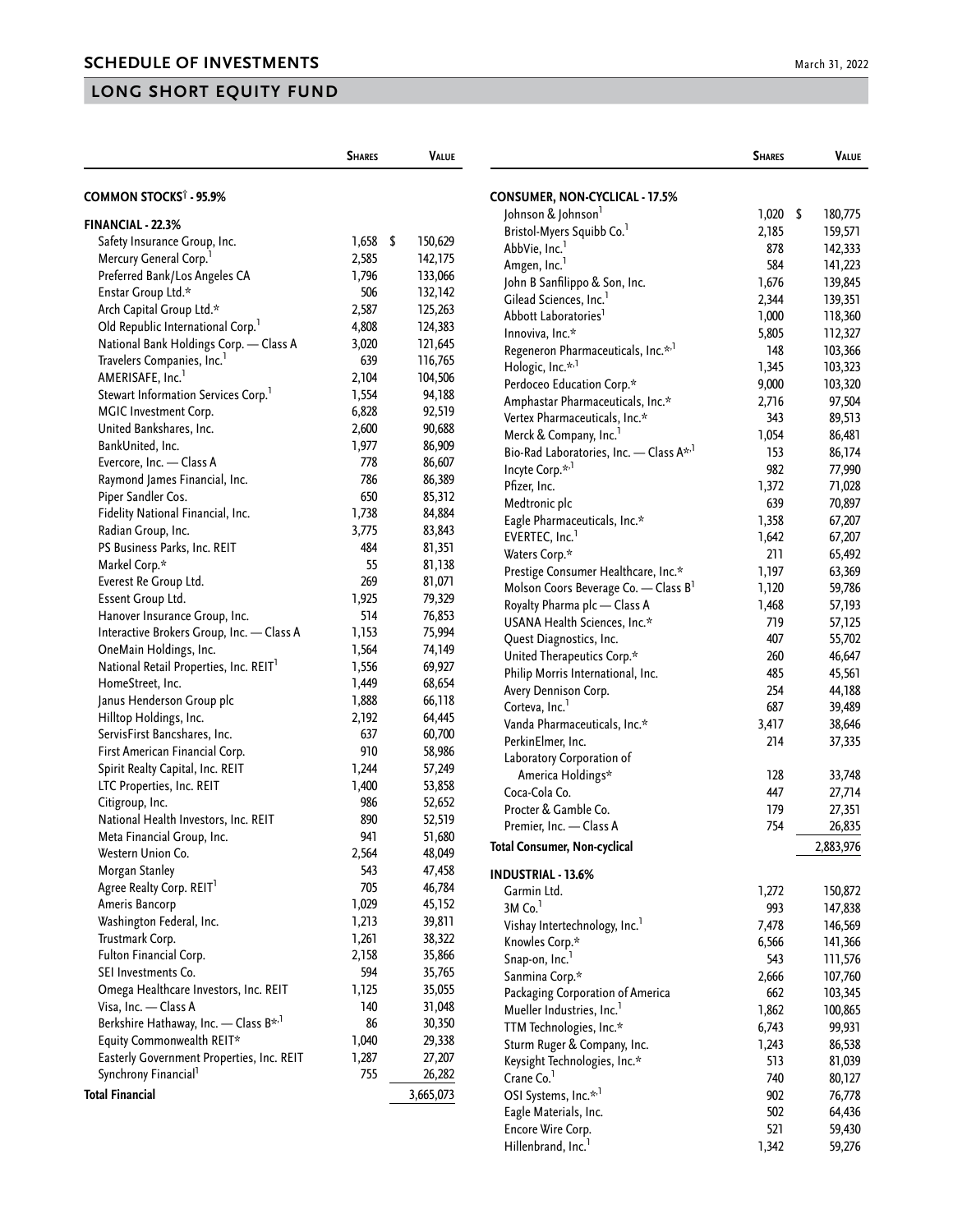|                                                 | <b>SHARES</b> | VALUE        |
|-------------------------------------------------|---------------|--------------|
|                                                 |               |              |
| Agilent Technologies, Inc.                      | 437           | \$<br>57,828 |
| Vontier Corp.                                   | 2,027         | 51,465       |
| <b>Owens Corning</b>                            | 542           | 49,593       |
| Louisiana-Pacific Corp. <sup>1</sup>            | 790           | 49,075       |
| Textron, Inc.                                   | 648           | 48,198       |
| Albany International Corp. - Class A            | 517           | 43,594       |
| Lockheed Martin Corp. <sup>1</sup>              | 94            | 41,492       |
| Dorian LPG Ltd.                                 | 2,467         | 35,747       |
| UFP Industries, Inc.                            | 436           | 33,642       |
| Toro Co.                                        | 376           | 32,144       |
| Pentair plc                                     | 553           | 29,978       |
| Simpson Manufacturing Company, Inc.             | 273           | 29,768       |
| Insteel Industries, Inc.                        | 797           | 29,481       |
| Donaldson Company, Inc.                         | 562           | 29,184       |
| Arrow Electronics, Inc.*                        | 242           | 28,708       |
| Atkore, Inc.*                                   | 286           | 28,154       |
| Total Industrial                                |               | 2,235,797    |
| CONSUMER, CYCLICAL - 10.6%                      |               |              |
| AutoZone, Inc.* <sup>,1</sup>                   | 75            | 153,343      |
| Gentex Corp.                                    | 4,905         | 143,079      |
| Whirlpool Corp.                                 | 696           | 120,255      |
| NVR, Inc.*                                      | 25            | 111,682      |
| Cummins, Inc. <sup>1</sup>                      | 426           | 87,377       |
| Allison Transmission Holdings, Inc.             | 1,991         | 78,166       |
| Dolby Laboratories, Inc. - Class A <sup>1</sup> | 985           | 77,047       |
| Columbia Sportswear Co.                         | 844           | 76,408       |
| Choice Hotels International, Inc.               | 499           | 70,738       |
| Brunswick Corp.                                 | 776           | 62,771       |
| LKQ Corp.                                       | 1,299         | 58,987       |
| Ethan Allen Interiors, Inc.                     | 2,189         | 57,067       |
| Acushnet Holdings Corp. <sup>1</sup>            | 1,402         | 56,444       |
| Tesla, Inc.*                                    | 49            | 52,802       |
| PulteGroup, Inc.                                | 1,243         | 52,082       |
| Tapestry, Inc.                                  | 1,387         | 51,527       |
| Tri Pointe Homes, Inc.*                         | 2,543         | 51,063       |
| Wyndham Hotels & Resorts, Inc.                  | 521           | 44,124       |
| Carter's, Inc.                                  | 470           | 43,235       |
| Autoliv, Inc.                                   | 561           | 42,883       |
| AutoNation, Inc.* <sup>,1</sup>                 | 393           | 39,135       |
| Methode Electronics, Inc.                       | 875           | 37,844       |
| Toll Brothers, Inc.                             | 795           | 37,381       |
| Jack in the Box, Inc.                           | 382           | 35,683       |
| MarineMax, Inc.*                                | 745           | 29,994       |
| Zumiez, Inc.*                                   | 715           | 27,320       |
| Las Vegas Sands Corp.*                          | 685           | 26,626       |
| Buckle, Inc.                                    | 547           | 18,073       |
| Total Consumer, Cyclical                        |               | 1,743,136    |
| <b>COMMUNICATIONS - 9.6%</b>                    |               |              |
| Alphabet, Inc. - Class C <sup>*,1</sup>         | 70            | 195,509      |
| Meta Platforms, Inc. - Class A*,1               | 828           | 184,114      |
| Comcast Corp. - Class A                         | 3,186         | 149,169      |
| Verizon Communications, Inc. <sup>1</sup>       | 2,854         | 145,383      |
| Cisco Systems, Inc. <sup>1</sup>                | 2,046         | 114,085      |
| Amazon.com, Inc.* <sup>,1</sup>                 | 28            | 91,279       |
| Viavi Solutions, Inc.* <sup>,1</sup>            | 4,951         | 79,612       |

|                                                                         | <b>SHARES</b> | Value        |
|-------------------------------------------------------------------------|---------------|--------------|
|                                                                         |               |              |
| Yelp, Inc. - Class A* <sup>,1</sup>                                     | 2,254         | \$<br>76,884 |
| Interpublic Group of Companies, Inc.                                    | 2,021         | 71,645       |
| Nexstar Media Group, Inc. - Class A<br>Omnicom Group, Inc. <sup>1</sup> | 350           | 65,968       |
|                                                                         | 722           | 61,283       |
| Shenandoah Telecommunications Co.                                       | 2,450         | 57,771       |
| Juniper Networks, Inc. <sup>1</sup>                                     | 1,518         | 56,409       |
| InterDigital, Inc. <sup>1</sup>                                         | 850           | 54,230       |
| VeriSign, Inc.* <sup>,1</sup>                                           | 235           | 52,278       |
| F5, Inc.*                                                               | 159           | 33,223       |
| NETGEAR, Inc.*                                                          | 1,121         | 27,666       |
| Corning, Inc. <sup>1</sup>                                              | 716           | 26,427       |
| Ciena Corp.*                                                            | 420           | 25,465       |
| <b>Total Communications</b>                                             |               | 1,568,400    |
| UTILITIES - 8.7%                                                        |               |              |
| <b>CMS Energy Corp.</b>                                                 | 2,125         | 148,623      |
| MGE Energy, Inc. <sup>1</sup>                                           | 1,855         | 148,010      |
| National Fuel Gas Co. <sup>1</sup>                                      | 2,142         | 147,155      |
| Duke Energy Corp. <sup>1</sup>                                          | 1,249         | 139,463      |
| IDACORP, Inc.                                                           | 1,198         | 138,201      |
| Portland General Electric Co.                                           | 2,436         | 134,345      |
| Chesapeake Utilities Corp.                                              | 917           | 126,326      |
| WEC Energy Group, Inc.'                                                 | 934           | 93,223       |
| Otter Tail Corp.                                                        | 1,390         | 86,875       |
| Southern Co.                                                            | 1,122         | 81,356       |
| PPL Corp. <sup>1</sup>                                                  | 2,721         | 77,712       |
| American States Water Co.                                               | 871           | 77,537       |
| California Water Service Group                                          | 608           | 36,042       |
| <b>Total Utilities</b>                                                  |               | 1,434,868    |
| <b>TECHNOLOGY - 8.6%</b>                                                |               |              |
| Apple, Inc. <sup>1</sup>                                                | 1,126         | 196,611      |
| Microsoft Corp.                                                         | 515           | 158,780      |
| CSG Systems International, Inc.                                         | 2,196         | 139,600      |
| Rambus, Inc.* <sup>,1</sup>                                             | 2,766         | 88,208       |
| NetApp, Inc.                                                            | 1,009         | 83,747       |
| Intel Corp.                                                             | 1,589         | 78,751       |
| Akamai Technologies, Inc.*                                              | 475           | 56,710       |
| Xperi Holding Corp.                                                     | 3,215         | 55,684       |
| SS&C Technologies Holdings, Inc.                                        | 709           | 53,189       |
| Progress Software Corp.                                                 | 1,126         | 53,023       |
| Lumentum Holdings, Inc.* <sup>,1</sup>                                  | 480           | 46,848       |
| ExlService Holdings, Inc.*                                              | 321           | 45,990       |
| Genpact Ltd.                                                            | 973           | 42,335       |
| Ziff Davis, Inc.*                                                       | 383           | 37,067       |
| HP, Inc. <sup>1</sup>                                                   | 995           | 36,118       |
| NetScout Systems, Inc.*                                                 | 1,114         | 35,737       |
| Skyworks Solutions, Inc.                                                | 250           | 33,320       |
| Electronic Arts, Inc.                                                   | 259           | 32,766       |
| Texas Instruments, Inc. <sup>1</sup>                                    | 169           | 31,008       |
| CommVault Systems, Inc.*                                                | 444           | 29,459       |
| Cognizant Technology                                                    |               |              |
| Solutions Corp. - Class A                                               | 319           | 28,605       |
| Qorvo, Inc.*                                                            | 215           | 26,682       |
| Micron Technology, Inc.                                                 | 334           | 26,015       |
| <b>Total Technology</b>                                                 |               | 1,416,253    |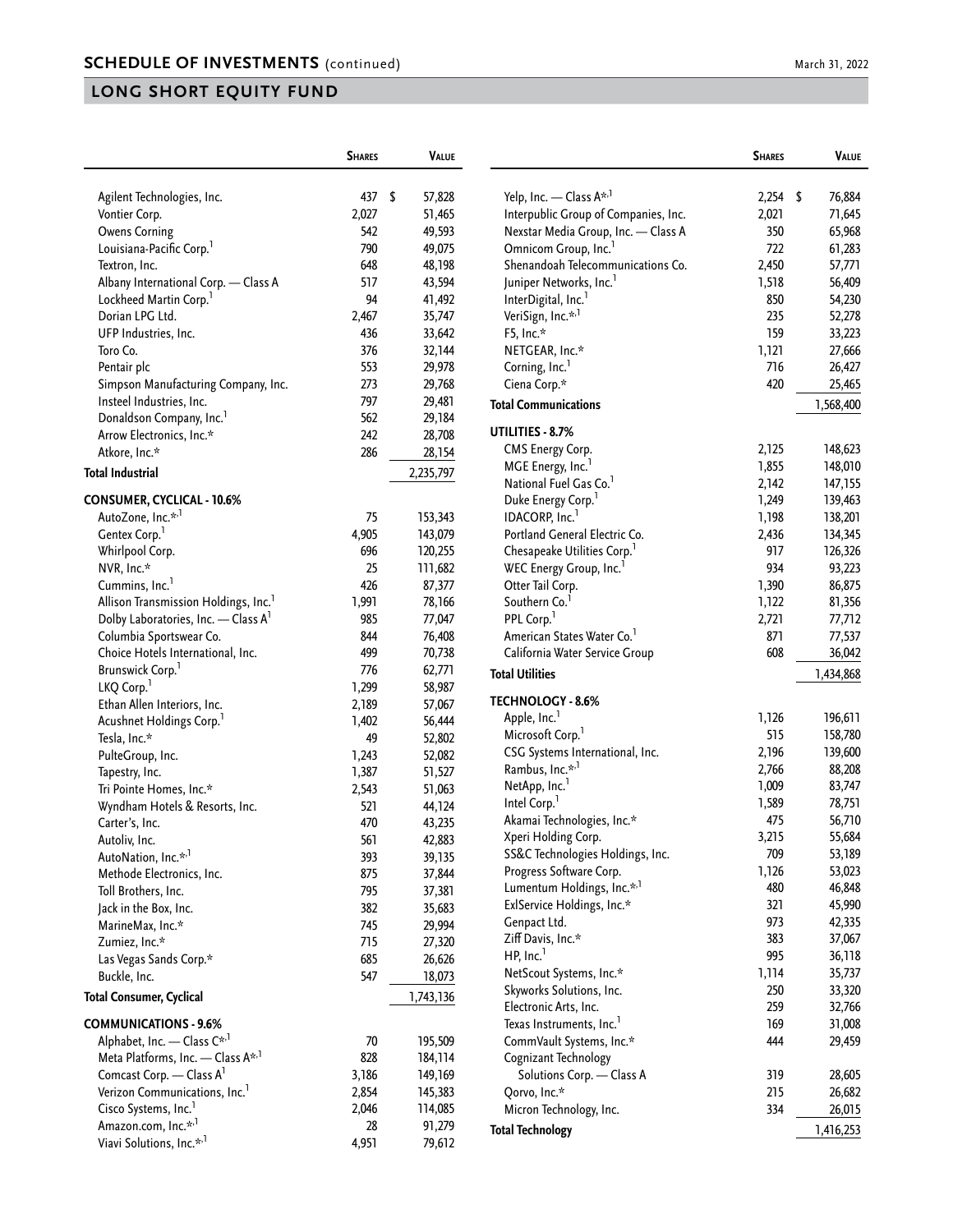|                                                                                                                           | <b>SHARES</b> | <b>VALUE</b>     |
|---------------------------------------------------------------------------------------------------------------------------|---------------|------------------|
| <b>BASIC MATERIALS - 4.0%</b>                                                                                             |               |                  |
| Dow, Inc. <sup>1</sup>                                                                                                    | 1,900         | \$<br>121,068    |
| LyondellBasell Industries N.V. - Class A                                                                                  | 1,151         | 118,346          |
| Westlake Corp.                                                                                                            | 876           | 108,098          |
| International Paper Co. <sup>1</sup>                                                                                      | 1,549         | 71,486           |
| Linde plc                                                                                                                 | 218           | 69,636           |
| Reliance Steel & Aluminum Co.                                                                                             | 310           | 56,839           |
| Valvoline, Inc.                                                                                                           | 1,282         | 40,460           |
| NewMarket Corp.                                                                                                           | 119           | 38,601           |
| Air Products and Chemicals, Inc.                                                                                          | 138           | 34,488           |
| <b>Total Basic Materials</b>                                                                                              |               | 659,022          |
| <b>ENERGY - 1.0%</b>                                                                                                      |               |                  |
| Exxon Mobil Corp.                                                                                                         | 1,267         | 104,641          |
| Kinder Morgan, Inc.                                                                                                       | 3,434         | 64,937           |
| <b>Total Energy</b>                                                                                                       |               | 169,578          |
| <b>Total Common Stocks</b>                                                                                                |               |                  |
| (Cost \$14,727,746)                                                                                                       |               | 15,776,103       |
| <b>MONEY MARKET FUND<sup>1</sup> - 2.4%</b><br><b>Invesco Short-Term Investments</b><br><b>Trust Treasury Obligations</b> |               |                  |
| Portfolio, Institutional Class, 1.0% <sup>2</sup>                                                                         | 394,054       | 394,054          |
| <b>Total Money Market Fund</b><br>(Cost \$394,054)                                                                        |               | 394,054          |
| Total Investments - 98.3%                                                                                                 |               |                  |
| (Cost \$15,121,800)                                                                                                       |               | 16,170,157<br>S  |
| Other Assets & Liabilities, net - 1.7%                                                                                    |               | 286,558          |
| Total Net Assets - 100.0%                                                                                                 |               | 16,456,715<br>\$ |

#### **Custom Basket Swap Agreements**

| Counterparty                                               | <b>Reference Obligation</b>    | Type    | <b>Financing</b><br>Rate                          | Payment<br>Frequency | <b>Maturity</b><br>Date | <b>Notional</b><br>Amount | Value and<br><b>Unrealized</b><br>Appreciation<br>(Depreciation) |
|------------------------------------------------------------|--------------------------------|---------|---------------------------------------------------|----------------------|-------------------------|---------------------------|------------------------------------------------------------------|
| OTC Custom Basket Swap Agreements <sup>11</sup>            |                                |         |                                                   |                      |                         |                           |                                                                  |
| Morgan Stanley Capital<br>Services LLC                     | <b>MS Equity Custom Basket</b> | Pay     | 0.73% (Federal<br><b>Funds Rate</b><br>$+0.40\%)$ | At Maturity          | 03/27/24                | \$6,283,570               | 337,311<br>\$                                                    |
| Goldman Sachs International                                | <b>GS Equity Custom Basket</b> | Pay     | 0.78% (Federal<br><b>Funds Rate</b>               |                      |                         |                           |                                                                  |
|                                                            |                                |         | $+0.45%$                                          | At Maturity          | 05/06/24                | 6,321,665<br>\$12,605,235 | 336,274<br>673,585                                               |
| OTC Custom Basket Swap Agreements Sold Short <sup>11</sup> |                                |         |                                                   |                      |                         |                           |                                                                  |
| Morgan Stanley Capital<br>Services LLC                     | <b>MS Equity Custom Basket</b> | Receive | 0.03% (Federal<br><b>Funds Rate</b><br>$-0.30%$   | At Maturity          | 03/27/24                | \$6,974,460               | \$<br>(237, 949)                                                 |
| Goldman Sachs International                                | <b>GS Equity Custom Basket</b> | Receive | 0.13% (Federal<br><b>Funds Rate</b>               |                      |                         |                           |                                                                  |
|                                                            |                                |         | $-0.20%$                                          | At Maturity          | 05/06/24                | 6,974,210                 | (241,719)                                                        |
|                                                            |                                |         |                                                   |                      |                         | \$13,948,670              | (479, 668)                                                       |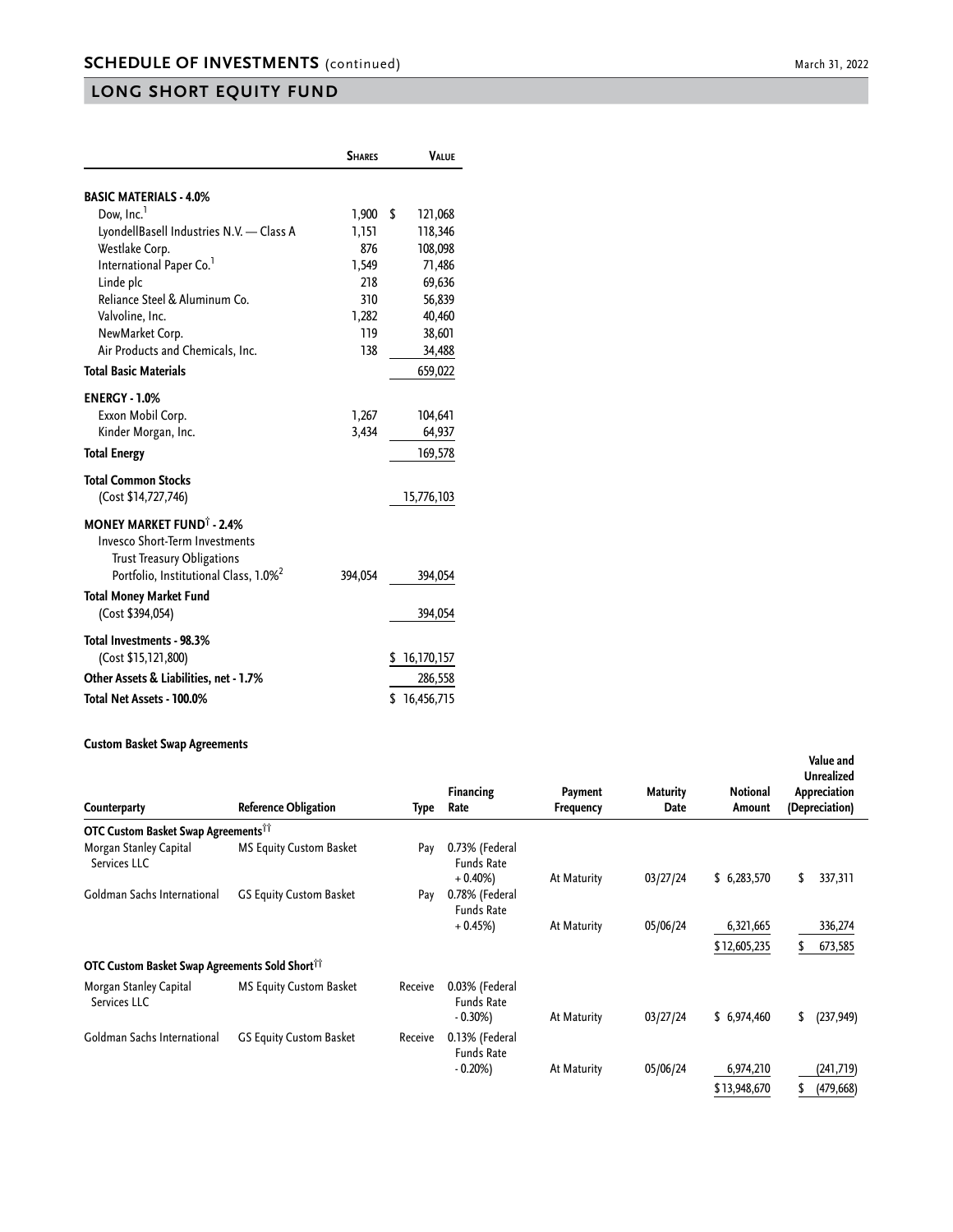|                                                               |               | PERCENTAGE<br><b>NOTIONAL</b> | <b>VALUE AND</b><br><b>UNREALIZED</b><br><b>APPRECIATION</b> |
|---------------------------------------------------------------|---------------|-------------------------------|--------------------------------------------------------------|
|                                                               | <b>SHARES</b> | <b>A</b> MOUNT                | (DEPRECIATION)                                               |
| <b>MS EQUITY LONG CUSTOM BASKET</b><br>Consumer, Non-cyclical |               |                               |                                                              |
| Amphastar                                                     |               |                               |                                                              |
| Pharmaceuticals, Inc.                                         | 1,088         | 0.62%                         | \$<br>17,187                                                 |
| AbbVie, Inc.                                                  | 352           | 0.91%                         | 16,179                                                       |
| Innoviva, Inc.                                                | 2,327         | 0.72%                         | 12,578                                                       |
| Bristol-Myers Squibb Co.                                      | 876           | 1.02%                         | 9,846                                                        |
| Johnson & Johnson                                             | 409           | 1.15%                         | 9,491                                                        |
| Vertex Pharmaceuticals,                                       |               |                               |                                                              |
| Inc.                                                          | 137           | 0.57%                         | 8,780                                                        |
| Amgen, Inc.                                                   | 234           | 0.90%                         | 8,680                                                        |
| Regeneron                                                     |               |                               |                                                              |
| Pharmaceuticals, Inc.                                         | 59            | 0.66%                         | 7,670                                                        |
| Molson Coors Beverage                                         |               |                               |                                                              |
| Co. — Class B                                                 | 678           | 0.58%                         | 7,213                                                        |
| Pfizer, Inc.                                                  | 550           | 0.45%                         | 5,277                                                        |
| United Therapeutics Corp.                                     | 104           | 0.30%                         | 5,003                                                        |
| Eagle Pharmaceuticals,                                        |               |                               |                                                              |
| Inc.                                                          | 544           | 0.43%                         | 4,109                                                        |
| Prestige Consumer                                             |               |                               |                                                              |
| Healthcare, Inc.                                              | 480           | 0.40%                         | 3,283                                                        |
| Hologic, Inc.                                                 | 539           | 0.66%                         | 3,215                                                        |
| Merck & Company, Inc.                                         | 422           | 0.55%                         | 3,105                                                        |
| Perdoceo Education Corp.                                      | 3,608         | 0.65%                         | 2,649                                                        |
| Waters Corp.                                                  | 84            | 0.41%                         | 2,429                                                        |
| PerkinElmer, Inc.                                             | 86            | 0.24%                         | 2,415                                                        |
| Corteva, Inc.                                                 | 275           | 0.25%                         | 2,262                                                        |
| Quest Diagnostics, Inc.                                       | 163           | 0.36%                         | 2,044                                                        |
| Medtronic plc                                                 | 256           | 0.45%                         | 1,377                                                        |
| Avery Dennison Corp.                                          | 102           | 0.28%                         | 603                                                          |
| Royalty Pharma                                                |               |                               |                                                              |
| plc — Class A                                                 | 588           | 0.36%                         | 199                                                          |
| Incyte Corp.                                                  | 393           | 0.50%                         | 159                                                          |
| Coca-Cola Co.                                                 | 179           | 0.18%                         | (78)                                                         |
| Procter & Gamble Co.                                          | 72            | 0.18%                         | (155)                                                        |
| Premier, Inc. - Class A                                       | 302           | 0.17%                         | (539)                                                        |
| Laboratory Corporation                                        |               |                               |                                                              |
| of America Holdings<br><b>Philip Morris</b>                   | 51            | 0.21%                         | (728)                                                        |
| International, Inc.                                           | 194           | 0.29%                         | (1, 175)                                                     |
| <b>Abbott Laboratories</b>                                    | 401           | 0.76%                         | (1,200)                                                      |
| John B Sanfilippo                                             |               |                               |                                                              |
| & Son, Inc.                                                   | 672           | 0.89%                         | (1,692)                                                      |
| EVERTEC, Inc.                                                 | 658           | 0.43%                         | (3,002)                                                      |
| <b>USANA Health</b>                                           |               |                               |                                                              |
| Sciences, Inc.                                                | 288           | 0.36%                         | (5, 117)                                                     |
| Bio-Rad Laboratories,                                         |               |                               |                                                              |
| Inc. - Class A                                                | 61            | 0.55%                         | (6, 579)                                                     |
| Vanda Pharmaceuticals,                                        |               |                               |                                                              |
| Inc.                                                          | 1,370         | 0.25%                         | (7, 206)                                                     |
| Gilead Sciences, Inc.                                         | 939           | 0.89%                         | (7, 799)                                                     |
| <b>Total Consumer, Non-cyclical</b>                           |               |                               | 100,483                                                      |
|                                                               |               |                               |                                                              |

|                                 | <b>SHARES</b> | <b>PERCENTAGE</b><br><b>NOTIONAL</b><br>Amount | <b>VALUE AND</b><br><b>UNREALIZED</b><br><b>APPRECIATION</b><br>(DEPRECIATION) |
|---------------------------------|---------------|------------------------------------------------|--------------------------------------------------------------------------------|
|                                 |               |                                                |                                                                                |
| Consumer, Cyclical              |               |                                                |                                                                                |
| AutoZone, Inc.                  | 30            | 0.98%                                          | \$<br>22,308                                                                   |
| AutoNation, Inc.                | 157           | 0.25%                                          | 5,434                                                                          |
| Tesla, Inc.                     | 19            | 0.33%                                          | 4,699                                                                          |
| Ethan Allen Interiors, Inc.     | 877           | 0.36%                                          | 1,813                                                                          |
| <b>Allison Transmission</b>     |               |                                                |                                                                                |
| Holdings, Inc.                  | 798           | 0.50%                                          | 1,293                                                                          |
| Cummins, Inc.                   | 170           | 0.55%                                          | 796                                                                            |
| Methode Electronics, Inc.       | 350           | 0.24%                                          | 300                                                                            |
| Wyndham Hotels                  |               |                                                |                                                                                |
| & Resorts, Inc.                 | 209           | 0.28%                                          | 155                                                                            |
| Columbia Sportswear Co.         | 375           | 0.54%                                          | (33)                                                                           |
| Las Vegas Sands Corp.           | 274           | 0.17%                                          | (516)                                                                          |
| <b>Choice Hotels</b>            |               |                                                |                                                                                |
| International, Inc.             | 200           | 0.45%                                          | (565)                                                                          |
| Zumiez, Inc.                    | 286           | 0.17%                                          | (676)                                                                          |
| Brunswick Corp.                 | 311           | 0.40%                                          | (688)                                                                          |
| Carter's, Inc.                  | 188           | 0.28%                                          | (1,771)                                                                        |
| Tapestry, Inc.                  | 556           | 0.33%                                          | (2,025)                                                                        |
| Autoliv, Inc.                   | 225           | 0.27%                                          | (2, 268)                                                                       |
| Jack in the Box, Inc.           | 156           | 0.23%                                          | (2, 392)                                                                       |
| MarineMax, Inc.                 | 298           | 0.19%                                          | (2,651)                                                                        |
| Buckle, Inc.                    | 424           | 0.22%                                          | (2,878)                                                                        |
| Tri Pointe Homes, Inc.          | 1,019         | 0.33%                                          | (3,253)                                                                        |
| PulteGroup, Inc.                | 498           | 0.33%                                          | (3,654)                                                                        |
| Gentex Corp.                    | 1,966         | 0.91%                                          | (4,039)                                                                        |
| Dolby Laboratories,             |               |                                                |                                                                                |
| Inc. - Class A                  | 394           | 0.49%                                          | (4,741)                                                                        |
| Acushnet Holdings Corp.         | 562           | 0.36%                                          | (5, 561)                                                                       |
| LKQ Corp.                       | 521           | 0.38%                                          | (5, 591)                                                                       |
| NVR, Inc.                       | 10            | 0.71%                                          | (5,892)                                                                        |
| Toll Brothers, Inc.             | 319           | 0.24%                                          | (6, 570)                                                                       |
| Whirlpool Corp.                 | 279           | 0.77%                                          | (12, 667)                                                                      |
| <b>Total Consumer, Cyclical</b> |               |                                                | (31, 633)                                                                      |
| Industrial                      |               |                                                |                                                                                |
| <b>Owens Corning</b>            | 217           | 0.32%                                          | 6,826                                                                          |
| Packaging Corporation           |               |                                                |                                                                                |
| of America                      | 265           | 0.66%                                          | 6,173                                                                          |
| Mueller Industries, Inc.        | 746           | 0.64%                                          | 5,742                                                                          |
| Knowles Corp.                   | 2,632         | 0.90%                                          | 4,356                                                                          |
| TTM Technologies, Inc.          | 2,703         | 0.63%                                          | 4,341                                                                          |
| Snap-on, Inc.                   | 217           | 0.71%                                          | 4,098                                                                          |
| Crane Co.                       | 296           | 0.51%                                          | 4,016                                                                          |
| Lockheed Martin Corp.           | 37            | 0.26%                                          | 3,773                                                                          |
| Encore Wire Corp.               | 209           | 0.38%                                          | 2,797                                                                          |
| Dorian LPG Ltd.                 | 989           | 0.23%                                          | 1,785                                                                          |
| Albany International            |               |                                                |                                                                                |
| Corp. - Class A                 | 207           | 0.28%                                          | 1,394                                                                          |
| Sanmina Corp.                   | 1,069         | 0.69%                                          | 1,055                                                                          |
| Vishay Intertechnology,         |               |                                                |                                                                                |
| Inc.                            | 2,998         | 0.94%                                          | 637                                                                            |
| Textron, Inc.                   | 259           | 0.31%                                          | 543                                                                            |
| Agilent Technologies, Inc.      | 175           | 0.37%                                          | (180)                                                                          |
|                                 |               |                                                |                                                                                |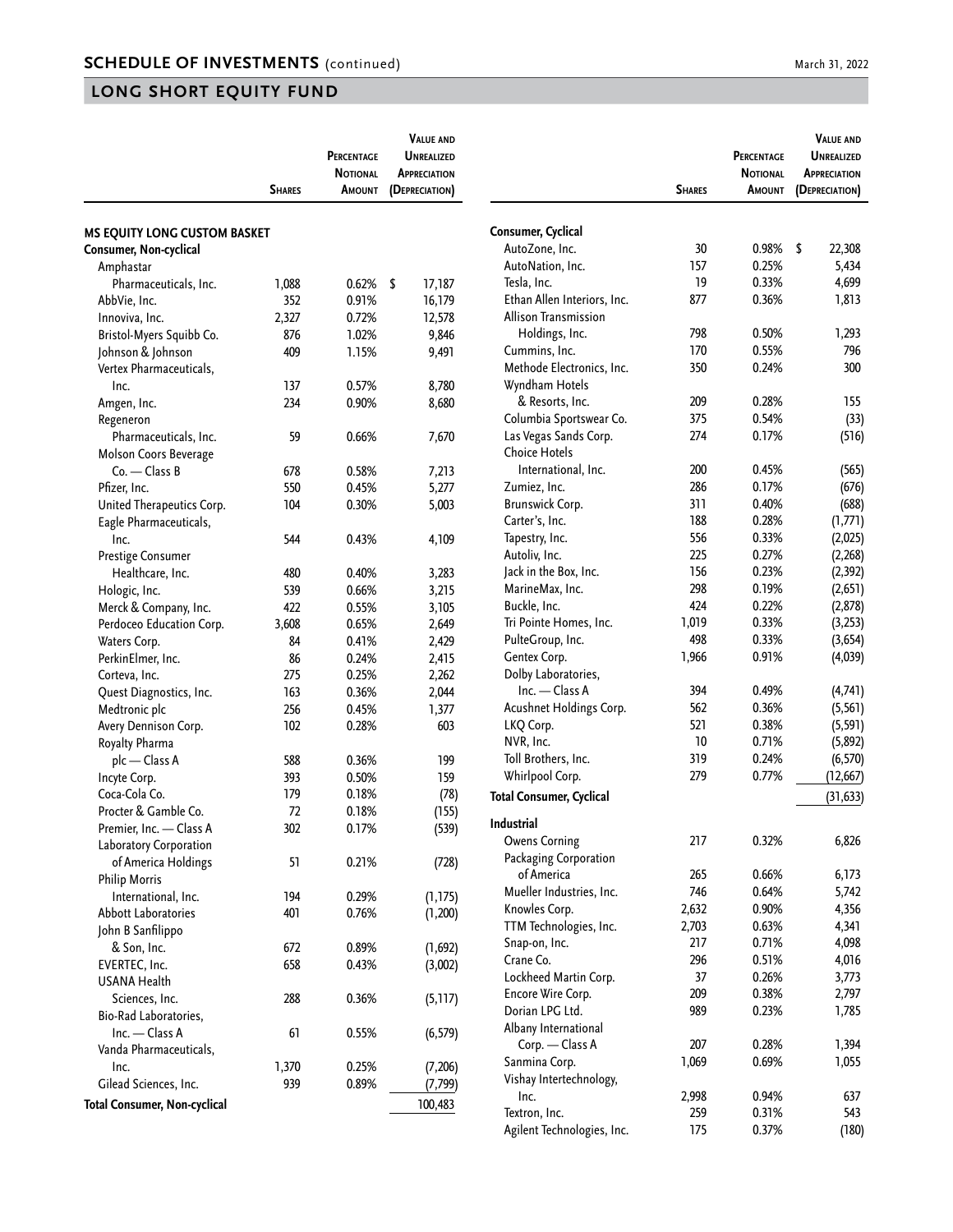|                                         | <b>SHARES</b> | PERCENTAGE<br><b>NOTIONAL</b><br>AMOUNT | <b>VALUE AND</b><br><b>UNREALIZED</b><br><b>APPRECIATION</b><br>(DEPRECIATION) |                                     | <b>SHARES</b> | PERCENTAGE<br><b>NOTIONAL</b><br>AMOUNT | <b>VALUE AND</b><br><b>UNREALIZED</b><br><b>APPRECIATION</b><br>(DEPRECIATION) |
|-----------------------------------------|---------------|-----------------------------------------|--------------------------------------------------------------------------------|-------------------------------------|---------------|-----------------------------------------|--------------------------------------------------------------------------------|
|                                         |               |                                         |                                                                                |                                     |               |                                         |                                                                                |
| Keysight Technologies, Inc.             | 205           | 0.52%                                   | \$<br>(372)                                                                    | <b>Fidelity National</b>            |               |                                         |                                                                                |
| Atkore, Inc.                            | 114           | 0.18%                                   | (378)                                                                          | Financial, Inc.                     | 697           | 0.54%                                   | \$<br>(272)                                                                    |
| Insteel Industries, Inc.                | 319           | 0.19%                                   | (677)                                                                          | <b>Easterly Government</b>          |               |                                         |                                                                                |
| Louisiana-Pacific Corp.                 | 316           | 0.31%                                   | (826)                                                                          | Properties, Inc.                    | 516           | 0.17%                                   | (296)                                                                          |
| Arrow Electronics, Inc.                 | 97            | 0.18%                                   | (935)                                                                          | Trustmark Corp.                     | 505           | 0.24%                                   | (316)                                                                          |
| Simpson Manufacturing                   |               |                                         |                                                                                | Stewart Information                 |               |                                         |                                                                                |
| Company, Inc.                           | 109           | 0.19%                                   | (1, 141)                                                                       | Services Corp.                      | 623           | 0.60%                                   | (317)                                                                          |
| UFP Industries, Inc.                    | 174           | 0.21%                                   | (1, 268)                                                                       | Fulton Financial Corp.              | 865           | 0.23%                                   | (592)                                                                          |
| Hillenbrand, Inc.                       | 538           | 0.38%                                   | (1, 564)                                                                       | Agree Realty Corp.                  | 282           | 0.30%                                   | (603)                                                                          |
| Donaldson Company, Inc.                 | 225           | 0.19%                                   | (1,620)                                                                        | Janus Henderson                     |               |                                         |                                                                                |
| Toro Co.                                | 150           | 0.20%                                   | (2, 461)                                                                       | Group plc                           | 757           | 0.42%                                   | (738)                                                                          |
| Sturm Ruger &                           |               |                                         |                                                                                | <b>National Retail</b>              |               |                                         |                                                                                |
| Company, Inc.                           | 498           | 0.55%                                   | (2,636)                                                                        | Properties, Inc.                    | 623           | 0.45%                                   | (843)                                                                          |
| Pentair plc                             | 221           | 0.19%                                   | (2,636)                                                                        | SEI Investments Co.                 | 238           | 0.23%                                   | (948)                                                                          |
| Eagle Materials, Inc.                   | 201           | 0.41%                                   | (4,201)                                                                        | HomeStreet. Inc.                    | 581           | 0.44%                                   | (1, 149)                                                                       |
| OSI Systems, Inc.                       | 361           | 0.49%                                   | (4,269)                                                                        | <b>Interactive Brokers</b>          |               |                                         |                                                                                |
| Vontier Corp.                           | 812           | 0.33%                                   | (5,920)                                                                        | Group, Inc. - Class A               | 462           | 0.48%                                   | (1, 151)                                                                       |
| 3M Co.                                  | 398           | 0.94%                                   | (6,681)                                                                        | <b>First American</b>               |               |                                         |                                                                                |
| Garmin Ltd.                             | 510           | 0.96%                                   | (11,110)                                                                       | Financial Corp.                     | 365           | 0.38%                                   | (1, 543)                                                                       |
| <b>Total Industrial</b>                 |               |                                         | (1, 339)                                                                       | Spirit Realty Capital, Inc.         | 498           | 0.36%                                   | (1, 565)                                                                       |
| Financial                               |               |                                         |                                                                                | PS Business Parks, Inc.             | 194           | 0.52%                                   | (1, 920)                                                                       |
| Travelers Companies, Inc.               | 256           | 0.74%                                   | 10,186                                                                         | Citigroup, Inc.                     | 395           | 0.34%                                   | (2, 347)                                                                       |
| Arch Capital Group Ltd.                 | 1,037         | 0.80%                                   | 8,777                                                                          | Ameris Bancorp                      | 412           | 0.29%                                   | (2, 572)                                                                       |
| Safety Insurance                        |               |                                         |                                                                                | Meta Financial Group, Inc.          | 377           | 0.33%                                   | (2,681)                                                                        |
| Group, Inc.                             | 664           | 0.96%                                   | 7,408                                                                          | Mercury General Corp.               | 1,036         | 0.91%                                   | (3,048)                                                                        |
| Raymond James                           |               |                                         |                                                                                | OneMain Holdings, Inc.              | 627           | 0.47%                                   | (3, 159)                                                                       |
|                                         | 316           | 0.55%                                   |                                                                                | MGIC Investment Corp.               | 2,737         | 0.58%                                   | (3,203)                                                                        |
| Financial, Inc.                         |               |                                         | 7,201                                                                          | <b>National Bank Holdings</b>       |               |                                         |                                                                                |
| Enstar Group Ltd.                       | 202           | 0.84%                                   | 6,418                                                                          | Corp. - Class A                     | 1,210         | 0.78%                                   | (3, 478)                                                                       |
| Markel Corp.                            | 22            | 0.52%                                   | 5,779                                                                          | Essent Group Ltd.                   | 772           | 0.51%                                   | (3,825)                                                                        |
| Berkshire Hathaway,<br>$Inc. - Class B$ |               |                                         |                                                                                | Piper Sandler Cos.                  | 260           | 0.54%                                   | (3, 840)                                                                       |
|                                         | 34            | 0.19%                                   | 5,553                                                                          | Hilltop Holdings, Inc.              | 878           | 0.41%                                   | (6,066)                                                                        |
| Everest Re Group Ltd.                   | 108           | 0.52%                                   | 4,922                                                                          | AMERISAFE, Inc.                     | 843           | 0.67%                                   | (6, 259)                                                                       |
| Preferred Bank/                         |               |                                         |                                                                                | Evercore, Inc. - Class A            | 311           | 0.55%                                   | (8, 406)                                                                       |
| Los Angeles CA                          | 720           | 0.85%                                   | 4,157                                                                          | <b>Total Financial</b>              |               |                                         | 17,056                                                                         |
| ServisFirst                             |               |                                         |                                                                                | <b>Basic Materials</b>              |               |                                         |                                                                                |
| Bancshares, Inc.                        | 255           | 0.39%                                   | 3,470                                                                          | Westlake Corp.                      | 351           | 0.69%                                   | 10,852                                                                         |
| LTC Properties, Inc.                    | 561           | 0.34%                                   | 3,147                                                                          |                                     | 761           | 0.77%                                   | 6,969                                                                          |
| Hanover Insurance                       |               |                                         |                                                                                | Dow, Inc.                           |               |                                         |                                                                                |
| Group, Inc.                             | 206           | 0.49%                                   | 2,673                                                                          | LyondellBasell<br>Industries        |               |                                         |                                                                                |
| Synchrony Financial                     | 303           | 0.17%                                   | 1,902                                                                          | N.V. - Class A                      |               | 0.75%                                   |                                                                                |
| Omega Healthcare                        |               |                                         |                                                                                |                                     | 461           |                                         | 6,473                                                                          |
| Investors, Inc.                         | 451           | 0.22%                                   | 1,420                                                                          | NewMarket Corp.<br>Reliance Steel & | 47            | 0.24%                                   | 557                                                                            |
| Visa, Inc. - Class A                    | 56            | 0.20%                                   | 1,172                                                                          |                                     |               |                                         |                                                                                |
| Old Republic                            |               |                                         |                                                                                | Aluminum Co.                        | 124           | 0.36%                                   | (472)                                                                          |
| International Corp.                     | 1,927         | 0.79%                                   | 1,154                                                                          | International Paper Co.             | 621           | 0.46%                                   | (1,081)                                                                        |
| BankUnited, Inc.                        | 792           | 0.55%                                   | 1,082                                                                          | Linde plc                           | 87            | 0.44%                                   | (1, 432)                                                                       |
| Western Union Co.                       | 1,028         | 0.31%                                   | 880                                                                            | Air Products and                    |               |                                         |                                                                                |
| Equity Commonwealth                     | 417           | 0.19%                                   | 586                                                                            | Chemicals, Inc.                     | 55            | 0.22%                                   | (1,765)                                                                        |
| National Health                         |               |                                         |                                                                                | Valvoline, Inc.                     | 514           | 0.26%                                   | (2, 315)                                                                       |
| Investors, Inc.                         | 357           | 0.34%                                   | 271                                                                            | <b>Total Basic Materials</b>        |               |                                         | 17,786                                                                         |
| Washington Federal, Inc.                | 486           | 0.25%                                   | 188                                                                            | <b>Technology</b>                   |               |                                         |                                                                                |
| United Bankshares, Inc.                 | 1,042         | 0.58%                                   | 113                                                                            | Apple, Inc.                         | 451           | 1.25%                                   | 46,744                                                                         |
| Radian Group, Inc.                      | 1,513         | 0.53%                                   | (266)                                                                          |                                     |               |                                         |                                                                                |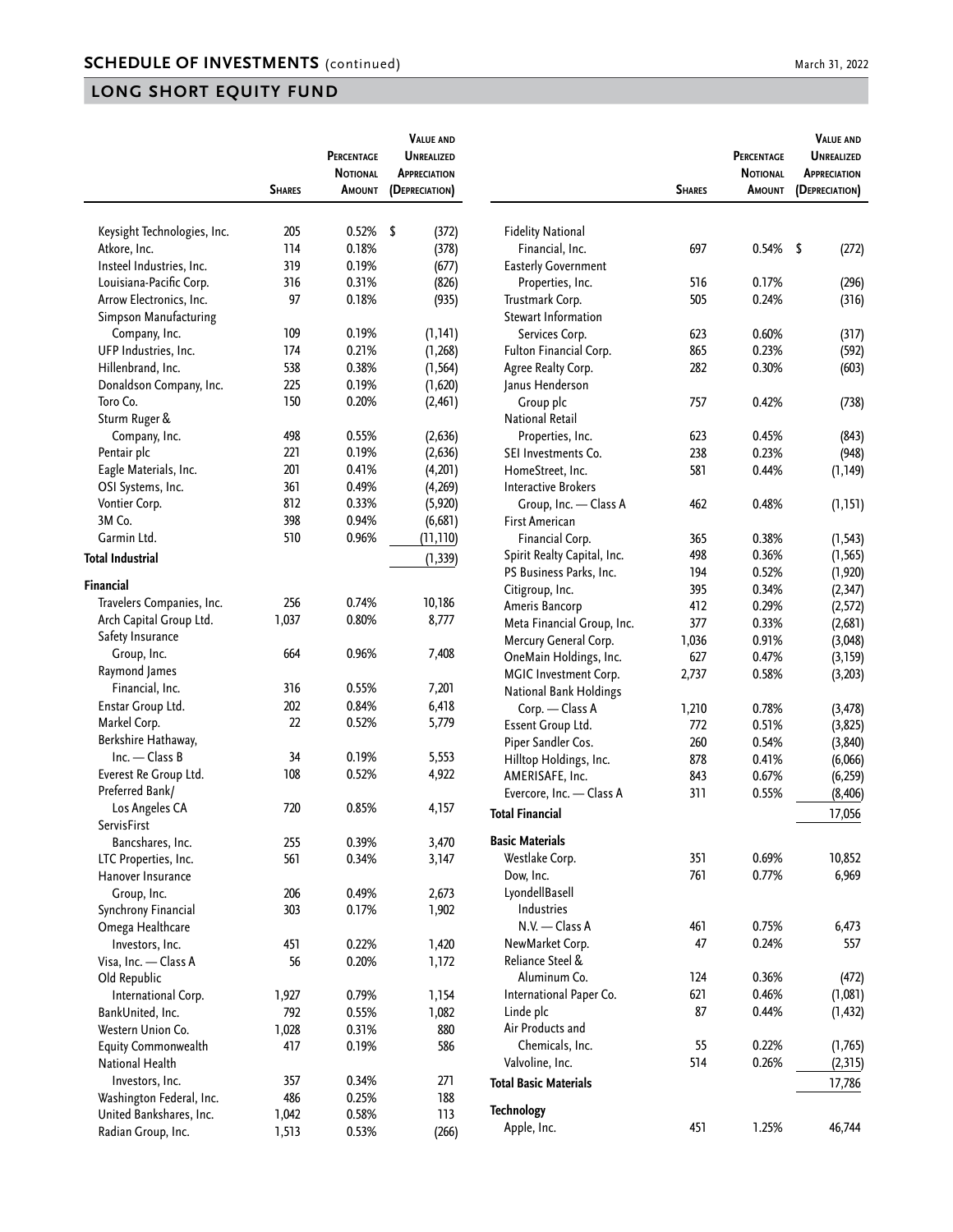|                             |               | PERCENTAGE      | <b>VALUE AND</b><br><b>UNREALIZED</b> |
|-----------------------------|---------------|-----------------|---------------------------------------|
|                             |               | <b>NOTIONAL</b> | <b>APPRECIATION</b>                   |
|                             | <b>SHARES</b> | Amount          | (DEPRECIATION)                        |
|                             |               |                 |                                       |
| Microsoft Corp.             | 206           | 1.01%           | \$<br>32,946                          |
| <b>CSG Systems</b>          |               |                 |                                       |
| International, Inc.         | 880           | 0.89%           | 16,248                                |
| Rambus, Inc.                | 1,109         | 0.56%           | 9,760                                 |
| HP, Inc.                    | 398           | 0.23%           | 8,290                                 |
| NetApp, Inc.                | 404           | 0.53%           | 7,727                                 |
| ExlService Holdings, Inc.   | 129           | 0.29%           | 4,537                                 |
| Texas Instruments, Inc.     | 67            | 0.20%           | 4,036                                 |
| Lumentum Holdings, Inc.     | 192           | 0.30%           | 2,919                                 |
| Akamai Technologies, Inc.   | 190           | 0.36%           | 1,273                                 |
| Genpact Ltd.                | 390           | 0.27%           | 656                                   |
| Cognizant Technology        |               |                 |                                       |
| Solutions                   |               |                 |                                       |
| Corp. - Class A             | 128           | 0.18%           | 540                                   |
| NetScout Systems, Inc.      | 446           | 0.23%           | 489                                   |
| Progress Software Corp.     | 451           | 0.34%           | 172                                   |
| Ziff Davis, Inc.            | 153           | 0.24%           | (248)                                 |
| Electronic Arts, Inc.       | 104           | 0.21%           | (443)                                 |
| Micron Technology, Inc.     | 134           | 0.17%           | (618)                                 |
| Intel Corp.                 | 637           | 0.50%           | (656)                                 |
| Skyworks Solutions, Inc.    | 100           | 0.21%           | (757)                                 |
| SS&C Technologies           |               |                 |                                       |
| Holdings, Inc.              | 284           | 0.34%           | (995)                                 |
| CommVault Systems, Inc.     | 178           | 0.19%           | (2,140)                               |
| Xperi Holding Corp.         | 1,289         | 0.36%           | (3, 202)                              |
| Qorvo, Inc.                 | 86            | 0.17%           | (5, 230)                              |
| <b>Total Technology</b>     |               |                 | 122,048                               |
| <b>Communications</b>       |               |                 |                                       |
| Alphabet, Inc. - Class C    | 28            | 1.24%           | 25,367                                |
| Amazon.com, Inc.            | 11            | 0.57%           | 12,799                                |
| Cisco Systems, Inc.         | 820           | 0.73%           | 9,004                                 |
| Juniper Networks, Inc.      | 608           | 0.36%           | 8,979                                 |
| Viavi Solutions, Inc.       | 1,984         | 0.51%           | 6,703                                 |
| Omnicom Group, Inc.         | 289           | 0.39%           | 5,572                                 |
| Nexstar Media Group,        |               |                 |                                       |
| Inc. - Class A              | 140           | 0.42%           | 5,181                                 |
| VeriSign, Inc.              | 94            | 0.33%           | 1,225                                 |
| F5, Inc.                    | 64            | 0.21%           | 1,103                                 |
| Corning, Inc.               | 287           | 0.17%           | (291)                                 |
| Shenandoah                  |               |                 |                                       |
| Telecommunications Co.      | 982           | 0.37%           | (725)                                 |
| Ciena Corp.                 | 168           | 0.16%           | (803)                                 |
| Meta Platforms,             |               |                 |                                       |
| Inc. - Class A              | 349           | 1.24%           | (807)                                 |
| InterDigital, Inc.          | 341           | 0.35%           | (1, 266)                              |
| Interpublic Group of        |               |                 |                                       |
| Companies, Inc.             | 810           | 0.46%           | (1, 300)                              |
| NETGEAR, Inc.               | 449           | 0.18%           | (1, 591)                              |
| Yelp, Inc. - Class A        | 903           | 0.49%           | (1,776)                               |
| Verizon                     |               |                 |                                       |
| Communications, Inc.        | 1,144         | 0.93%           | (3, 158)                              |
| Comcast Corp. - Class A     | 1,277         | 0.95%           | (3, 311)                              |
| <b>Total Communications</b> |               |                 | 60,905                                |
|                             |               |                 |                                       |

|                                                                | <b>SHARES</b> | PERCENTAGE<br><b>NOTIONAL</b><br>Amount | <b>VALUE AND</b><br><b>UNREALIZED</b><br><b>APPRECIATION</b><br>(DEPRECIATION) |
|----------------------------------------------------------------|---------------|-----------------------------------------|--------------------------------------------------------------------------------|
|                                                                |               |                                         |                                                                                |
| Utilities                                                      |               |                                         |                                                                                |
| National Fuel Gas Co.                                          | 858           | 0.94%                                   | \$<br>13,946                                                                   |
| IDACORP, Inc.                                                  | 449           | 0.82%                                   | 8,644                                                                          |
| Southern Co.                                                   | 450           | 0.52%                                   | 7,358                                                                          |
| Chesapeake Utilities Corp.                                     | 367           | 0.80%                                   | 6,370                                                                          |
| <b>Portland General</b>                                        |               |                                         |                                                                                |
| Electric Co.                                                   | 913           | 0.80%                                   | 5,016                                                                          |
| Duke Energy Corp.                                              | 468           | 0.83%                                   | 3,738                                                                          |
| WEC Energy Group, Inc.                                         | 374           | 0.59%                                   | 3,539                                                                          |
| <b>CMS Energy Corp.</b>                                        | 851           | 0.95%                                   | 2,666                                                                          |
| MGE Energy, Inc.                                               | 743           | 0.94%                                   | 2,462                                                                          |
| American States Water Co.                                      | 12            | 0.02%                                   | (80)                                                                           |
| Otter Tail Corp.                                               | 557           | 0.55%                                   | (169)                                                                          |
| California Water                                               |               |                                         |                                                                                |
| Service Group                                                  | 243           | 0.23%                                   | (815)                                                                          |
| PPL Corp.                                                      | 1,090         | 0.50%                                   |                                                                                |
|                                                                |               |                                         | (1, 211)                                                                       |
| <b>Total Utilities</b>                                         |               |                                         | 51,464                                                                         |
| <b>Energy</b>                                                  |               |                                         |                                                                                |
| Kinder Morgan, Inc.                                            | 1,376         | 0.41%                                   | 474                                                                            |
| Exxon Mobil Corp.                                              | 508           | 0.67%                                   | 67                                                                             |
| <b>Total Energy</b>                                            |               |                                         | 541                                                                            |
| <b>Total MS Equity Long Custom Basket</b>                      |               |                                         | 337,311                                                                        |
|                                                                |               |                                         |                                                                                |
| <b>MS EQUITY SHORT CUSTOM BASKET</b><br>Consumer, Non-cyclical |               |                                         |                                                                                |
| CoStar Group, Inc.                                             | 1,075         | $(1.03)$ %                              | 20,044                                                                         |
| Driven Brands                                                  |               |                                         |                                                                                |
| Holdings, Inc.                                                 | 2,631         | $(0.99)$ %                              | 5,540                                                                          |
| TransUnion                                                     | 614           | $(0.91)$ %                              | 5,424                                                                          |
| Insperity, Inc.                                                | 285           | $(0.41)$ %                              | 5,417                                                                          |
| Equifax, Inc.                                                  | 280           | $(0.95)$ %                              | 4,719                                                                          |
| ASGN, Inc.                                                     | 509           | $(0.85)$ %                              | 4,001                                                                          |
| Dun & Bradstreet                                               |               |                                         |                                                                                |
|                                                                |               |                                         |                                                                                |
| Holdings, Inc.                                                 | 2,713         | $(0.69)$ %                              | 3,838                                                                          |
| Natera, Inc.                                                   | 216           | $(0.13)$ %                              | 3,584                                                                          |
| ABM Industries, Inc.                                           | 571           | $(0.38)$ %                              | 1,151                                                                          |
| Intellia Therapeutics, Inc.                                    | 142           | $(0.15)$ %                              | (115)                                                                          |
| Rollins, Inc.                                                  | 1,986         | $(1.00)$ %                              | (608)                                                                          |
| Sysco Corp.                                                    | 750           | $(0.88)$ %                              | (1, 490)                                                                       |
| Cintas Corp.                                                   | 308           | $(1.88)$ %                              | (1, 732)                                                                       |
| Verisk Analytics,                                              |               |                                         |                                                                                |
| Inc. - Class A                                                 | 361           | $(1.11)$ %                              | (2,040)                                                                        |
| Booz Allen Hamilton                                            |               |                                         |                                                                                |
| Holding Corp.                                                  | 506           | $(0.64)$ %                              | (3, 345)                                                                       |
| Guardant Health, Inc.                                          | 430           | $(0.41)$ %                              | (3, 407)                                                                       |
| Viad Corp.                                                     | 812           | $(0.41)$ %                              | (4, 312)                                                                       |
| Bunge Ltd.                                                     | 500           | $(0.79)$ %                              | (10, 795)                                                                      |
| <b>Total Consumer, Non-cyclical</b>                            |               |                                         | 25,875                                                                         |
| Communications                                                 |               |                                         |                                                                                |
| Okta, Inc.                                                     | 79            | $(0.17)$ %                              | 3,629                                                                          |
| Lyft, Inc. - Class A                                           | 1,551         | $(0.85)$ %                              | 3,478                                                                          |
| Airbnb, Inc. - Class A                                         | 89            | $(0.22)$ %                              | 1,859                                                                          |
| Trade Desk, Inc. - Class A                                     | 255           | $(0.25)$ %                              | (602)                                                                          |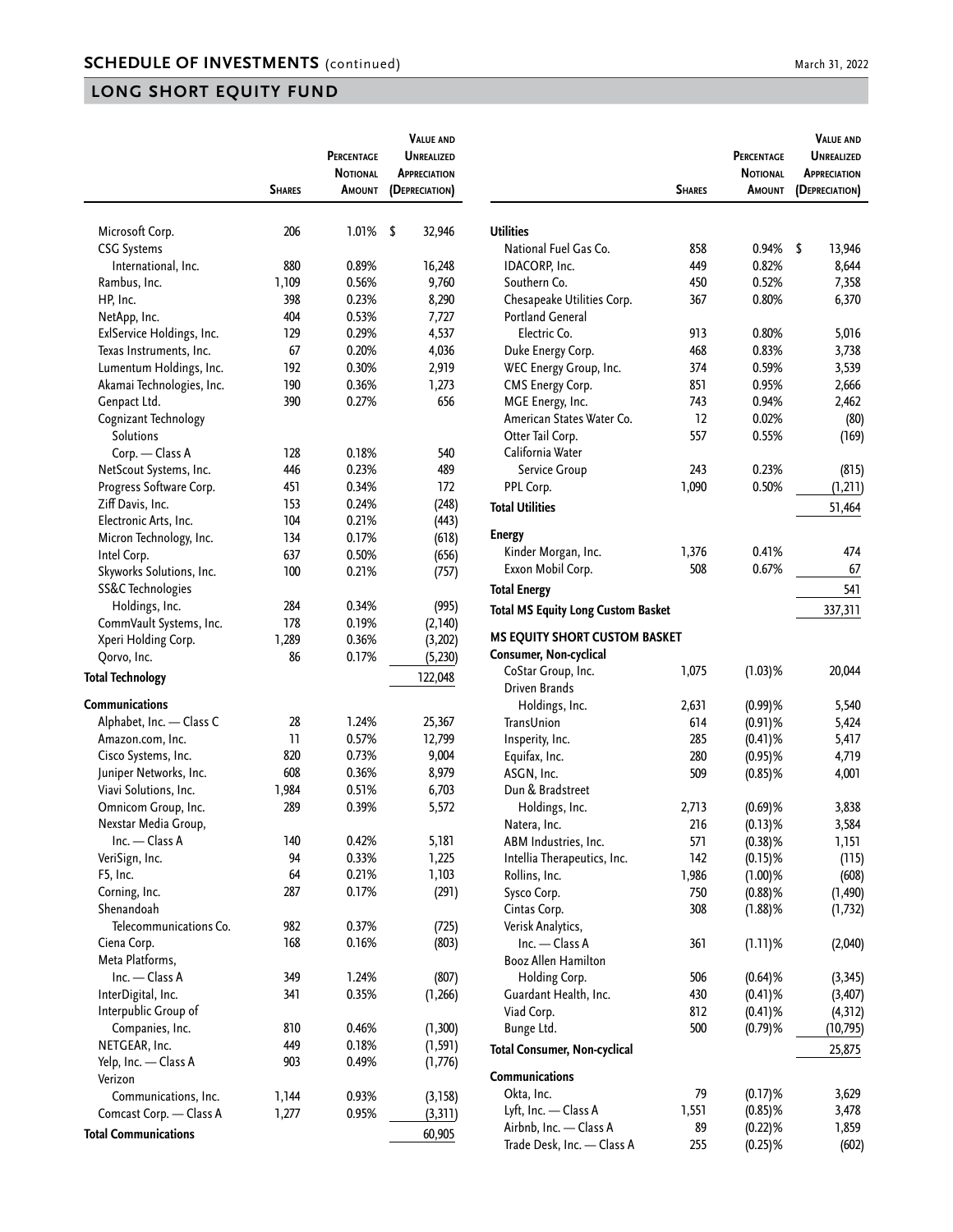|                             | <b>SHARES</b> | PERCENTAGE<br><b>NOTIONAL</b><br>AMOUNT | <b>VALUE AND</b><br><b>UNREALIZED</b><br><b>APPRECIATION</b><br>(DEPRECIATION) |                              | <b>SHARES</b> | PERCENTAGE<br><b>NOTIONAL</b><br>AMOUNT | <b>VALUE AND</b><br><b>UNREALIZED</b><br>APPRECIATION<br>(DEPRECIATION) |
|-----------------------------|---------------|-----------------------------------------|--------------------------------------------------------------------------------|------------------------------|---------------|-----------------------------------------|-------------------------------------------------------------------------|
| Palo Alto Networks, Inc.    | 24            | $(0.21)$ %                              | \$<br>(1, 161)                                                                 | Ryman Hospitality            |               |                                         |                                                                         |
| DoorDash, Inc. - Class A    | 237           | $(0.40)$ %                              | (4,716)                                                                        | Properties, Inc.             | 756           | $(1.01)$ % \$                           | (2,884)                                                                 |
| <b>Total Communications</b> |               |                                         | 2,487                                                                          | Northern Trust Corp.         | 863           | $(1.44)$ %                              | (2,898)                                                                 |
|                             |               |                                         |                                                                                | Apple Hospitality REIT, Inc. | 1,536         | $(0.40)$ %                              | (3,047)                                                                 |
| Consumer, Cyclical          |               |                                         |                                                                                | Sun Communities, Inc.        | 519           | $(1.30)$ %                              | (3,064)                                                                 |
| <b>United Airlines</b>      |               |                                         |                                                                                | Apartment Income             |               |                                         |                                                                         |
| Holdings, Inc.              | 1,657         | $(1.10)$ %                              | 15,379                                                                         | REIT Corp.                   | 2,387         | $(1.83)$ %                              | (3,721)                                                                 |
| Delta Air Lines, Inc.       | 2,097         | $(1.19)$ %                              | 11,903                                                                         | Comerica, Inc.               | 988           | $(1.28)$ %                              | (4,681)                                                                 |
| Southwest Airlines Co.      | 858           | $(0.56)$ %                              | 9,282                                                                          | Xenia Hotels &               |               |                                         |                                                                         |
| IAA, Inc.                   | 822           | $(0.45)$ %                              | 8,552                                                                          | Resorts, Inc.                | 2,628         | $(0.73)$ %                              | (5, 336)                                                                |
| Freshpet, Inc.              | 261           | $(0.38)$ %                              | 7,618                                                                          | Ventas, Inc.                 | 1,334         | $(1.18)$ %                              | (7, 644)                                                                |
| JetBlue Airways Corp.       | 1,900         | $(0.41)$ %                              | 6,978                                                                          | Pebblebrook Hotel Trust      | 3,266         | $(1.15)$ %                              | (8,986)                                                                 |
| MillerKnoll, Inc.           | 2,328         | $(1.15)$ %                              | 6,289                                                                          | Welltower, Inc.              |               | $(1.35)$ %                              | (9,201)                                                                 |
| Copart, Inc.                | 736           | $(1.32)$ %                              |                                                                                | 3,569<br>Kennedy-Wilson      |               |                                         |                                                                         |
| American Airlines           |               |                                         |                                                                                | Holdings, Inc.               | 5,799         | $(2.03)$ %                              | (10, 959)                                                               |
| Group, Inc.                 | 5,500         | $(1.44)$ %                              | (864)                                                                          | Outfront Media, Inc.         | 3,342         | $(1.36)$ %                              | (13, 248)                                                               |
| Royal Caribbean             |               |                                         |                                                                                | Iron Mountain, Inc.          | 1,733         | $(1.38)$ %                              | (13, 377)                                                               |
| Cruises Ltd.                | 255           | $(0.31)$ %                              | (911)                                                                          | Host Hotels &                |               |                                         |                                                                         |
| Carnival Corp.              | 1,031         | $(0.30)$ %                              | (1, 927)                                                                       | Resorts, Inc.                | 6,274         | $(1.75)$ %                              | (15,049)                                                                |
| Lululemon Athletica, Inc.   | 83            | $(0.43)$ %                              | (4, 331)                                                                       | Howard Hughes Corp.          | 1,078         | $(1.60)$ %                              | (17, 882)                                                               |
| Total Consumer, Cyclical    |               |                                         | 61,536                                                                         | <b>Total Financial</b>       |               |                                         | (34, 533)                                                               |
| Financial                   |               |                                         |                                                                                | <b>Utilities</b>             |               |                                         |                                                                         |
| Americold Realty Trust      | 1,835         | $(0.73)$ %                              | 16,322                                                                         | Entergy Corp.                | 587           | $(0.98)$ %                              | (3,509)                                                                 |
| Western Alliance            |               |                                         |                                                                                | Spire, Inc.                  | 685           | $(0.70)$ %                              | (3, 873)                                                                |
| Bancorporation              | 811           | $(0.96)$ %                              | 13,497                                                                         | ONE Gas, Inc.                | 1,452         | $(1.84)$ %                              | (16,066)                                                                |
| <b>SVB Financial Group</b>  | 77            | $(0.62)$ %                              | 8,879                                                                          | Black Hills Corp.            | 1,738         | $(1.92)$ %                              | (17, 387)                                                               |
| Equinix, Inc.               | 118           | $(1.25)$ %                              | 8,789                                                                          | CenterPoint Energy, Inc.     | 4,074         | $(1.79)$ %                              | (17, 935)                                                               |
| First Republic Bank         | 337           | $(0.78)$ %                              | 7,772                                                                          | Atmos Energy Corp.           | 1,064         | $(1.82)$ %                              | (19, 326)                                                               |
| <b>BOK Financial Corp.</b>  | 375           | $(0.51)$ %                              | 7,526                                                                          | Edison International         | 1,888         | $(1.90)$ %                              | (21, 303)                                                               |
| <b>CBRE Group,</b>          |               |                                         |                                                                                |                              |               |                                         |                                                                         |
| Inc. - Class A              | 468           | $(0.61)$ %                              | 5,046                                                                          | <b>Total Utilities</b>       |               |                                         | (99, 398)                                                               |
| Equitable Holdings, Inc.    | 3,316         | $(1.48)$ %                              | 4,933                                                                          | <b>Technology</b>            |               |                                         |                                                                         |
| Crown Castle                |               |                                         |                                                                                | Ceridian HCM                 |               |                                         |                                                                         |
| International Corp.         | 451           | $(1.19)$ %                              | 4,195                                                                          | Holding, Inc.                | 567           | $(0.56)$ %                              | 13,512                                                                  |
| Invitation Homes, Inc.      | 2,602         | $(1.50)$ %                              | 3,812                                                                          | Atlassian Corporation        |               |                                         |                                                                         |
| Lincoln National Corp.      | 537           | $(0.50)$ %                              | 2,890                                                                          | plc - Class A                | 62            | $(0.26)$ %                              | 389                                                                     |
| <b>SBA Communications</b>   |               |                                         |                                                                                | Datadog, Inc. - Class A      | 175           | $(0.38)$ %                              | (1, 195)                                                                |
| Corp.                       | 193           | $(0.95)$ %                              | 2,078                                                                          | Bill.com Holdings, Inc.      | 116           | $(0.38)$ %                              | (1, 981)                                                                |
| Digital Realty Trust, Inc.  | 287           | $(0.58)$ %                              | 1,728                                                                          | Zscaler, Inc.                | 117           | $(0.40)$ %                              | (2, 173)                                                                |
| Ameriprise Financial, Inc.  | 154           | $(0.66)$ %                              | 1,676                                                                          | Cloudflare, Inc. - Class A   | 224           | $(0.38)$ %                              | (2, 454)                                                                |
| Signature Bank              | 174           | $(0.73)$ %                              | 1,032                                                                          | Leidos Holdings, Inc.        | 338           | $(0.52)$ %                              | (4, 350)                                                                |
| Park Hotels & Resorts, Inc. | 4,990         | $(1.41)$ %                              | 625                                                                            | MongoDB, Inc.                | 75            | $(0.48)$ %                              | (6, 011)                                                                |
| Safehold, Inc.              | 680           | $(0.54)$ %                              | 571                                                                            | Crowdstrike Holdings,        |               |                                         |                                                                         |
| Wells Fargo & Co.           | 1,024         | $(0.71)$ %                              | 499                                                                            | $Inc. - Class A$             | 128           | $(0.42)$ %                              | (6,079)                                                                 |
| UDR, Inc.                   | 956           | $(0.79)$ %                              | 229                                                                            | KBR, Inc.                    | 1,796         | $(1.41)$ %                              | (24, 424)                                                               |
| State Street Corp.          | 1,167         | $(1.46)$ %                              | 203                                                                            | <b>Total Technology</b>      |               |                                         | (34, 766)                                                               |
| Sunstone Hotel              |               |                                         |                                                                                |                              |               |                                         |                                                                         |
| Investors, Inc.             | 5,528         | $(0.94)$ %                              | (385)                                                                          | Industrial                   |               |                                         |                                                                         |
| Zions Bancorp               |               |                                         |                                                                                | Stericycle, Inc.             | 1,446         | $(1.22)$ %                              | 20,911                                                                  |
| North America               | 1,118         | $(1.05)$ %                              | (517)                                                                          | Boeing Co.                   | 540           | $(1.48)$ %                              | 15,770                                                                  |
| RLJ Lodging Trust           | 7,351         | $(1.48)$ %                              | (643)                                                                          | MSA Safety, Inc.             | 333           | $(0.63)$ %                              | 2,432                                                                   |
| Boston Properties, Inc.     | 212           | $(0.39)$ %                              | (1, 416)                                                                       | Jacobs Engineering           |               |                                         |                                                                         |
| KKR & Company,              |               |                                         |                                                                                | Group, Inc.                  | 849           | $(1.68)$ %                              | 1,854                                                                   |
| Inc. - Class A              | 745           | $(0.62)$ %                              | (1, 899)                                                                       |                              |               |                                         |                                                                         |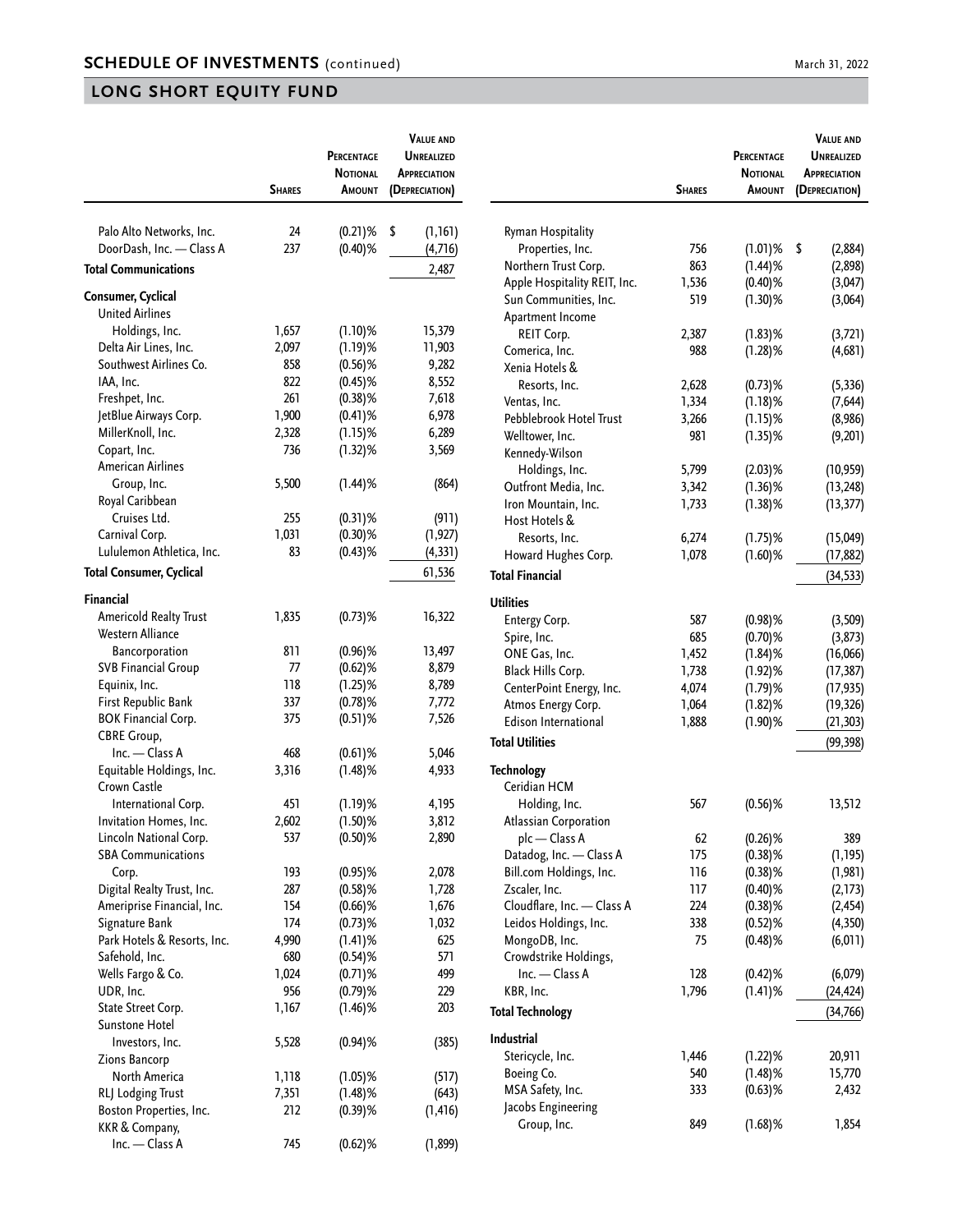|                                                                            | <b>SHARES</b> | PERCENTAGE<br><b>NOTIONAL</b><br>Amount | <b>VALUE AND</b><br><b>UNREALIZED</b><br><b>APPRECIATION</b><br>(DEPRECIATION) |
|----------------------------------------------------------------------------|---------------|-----------------------------------------|--------------------------------------------------------------------------------|
|                                                                            |               |                                         |                                                                                |
| J.B. Hunt Transport                                                        |               |                                         |                                                                                |
| Services, Inc.                                                             | 167           | $(0.48)$ %                              | \$<br>752                                                                      |
| TransDigm Group, Inc.                                                      | 67            | $(0.63)$ %                              | 308                                                                            |
| <b>CH Robinson</b>                                                         |               |                                         |                                                                                |
| Worldwide, Inc.                                                            | 421           | $(0.65)$ %                              | (349)                                                                          |
| General Electric Co.                                                       | 505<br>449    | $(0.66)$ %                              | (1, 153)                                                                       |
| Waste Management, Inc.<br>Howmet Aerospace, Inc.                           | 2,028         | $(1.02)$ %<br>$(1.05)$ %                | (5,852)                                                                        |
| Republic Services,                                                         |               |                                         | (10, 139)                                                                      |
| Inc. - Class A                                                             | 564           | $(1.07)$ %                              | (11, 975)                                                                      |
| Tetra Tech, Inc.                                                           | 400           | $(0.95)$ %                              | (21, 378)                                                                      |
| Casella Waste Systems,                                                     |               |                                         |                                                                                |
| Inc. - Class A                                                             | 1,157         | $(1.45)\%$                              | (31, 043)                                                                      |
| <b>Total Industrial</b>                                                    |               |                                         | (39, 861)                                                                      |
|                                                                            |               |                                         |                                                                                |
| <b>Energy</b>                                                              |               |                                         |                                                                                |
| NOV, Inc.                                                                  | 2,340         | $(0.66)$ %                              | (16, 615)                                                                      |
| Patterson-UTI Energy, Inc.                                                 | 5,612         | $(1.25)$ %                              | (42, 822)                                                                      |
| Halliburton Co.                                                            | 3,675         | $(2.00)$ %                              | (59, 852)                                                                      |
| <b>Total Energy</b>                                                        |               |                                         | (119, 289)                                                                     |
| <b>Total MS Equity Short Custom Basket</b>                                 |               |                                         | (237, 949)                                                                     |
| <b>GS EQUITY LONG CUSTOM BASKET</b><br>Consumer, Non-cyclical<br>Amphastar |               |                                         |                                                                                |
| Pharmaceuticals, Inc.                                                      | 1,088         | 0.62%                                   | 17,163                                                                         |
| AbbVie, Inc.                                                               | 352           | 0.90%                                   | 16,183                                                                         |
| Innoviva, Inc.                                                             | 2,327<br>876  | 0.70%                                   | 12,455                                                                         |
| Bristol-Myers Squibb Co.                                                   | 409           | 1.01%<br>1.15%                          | 9,863                                                                          |
| Johnson & Johnson<br>Amgen, Inc.                                           | 234           | 0.90%                                   | 9,643<br>9,568                                                                 |
| Vertex Pharmaceuticals,                                                    |               |                                         |                                                                                |
| Inc.                                                                       | 137           | 0.57%                                   | 8,761                                                                          |
| Regeneron                                                                  |               |                                         |                                                                                |
| Pharmaceuticals, Inc.                                                      | 59            | 0.65%                                   | 7,650                                                                          |
| Molson Coors Beverage                                                      |               |                                         |                                                                                |
| Co. - Class B                                                              | 678           | 0.57%                                   | 7,222                                                                          |
| United Therapeutics Corp.                                                  | 104           | 0.30%                                   | 5,026                                                                          |
| Pfizer, Inc.                                                               | 550           | 0.45%                                   | 4,887                                                                          |
| Eagle Pharmaceuticals,                                                     |               |                                         |                                                                                |
| Inc.                                                                       | 544           | 0.43%                                   | 3,965                                                                          |
| Prestige Consumer                                                          |               |                                         |                                                                                |
| Healthcare, Inc.                                                           | 480           | 0.40%                                   | 3,284                                                                          |
| Hologic, Inc.                                                              | 539           | 0.65%                                   | 3,251                                                                          |
| Merck & Company, Inc.                                                      | 422           | 0.55%                                   | 3,106                                                                          |
| Perdoceo Education Corp.                                                   | 3,608         | 0.65%                                   | 2,646                                                                          |
| Waters Corp.                                                               | 84            | 0.41%                                   | 2,439                                                                          |
| PerkinElmer, Inc.                                                          | 86            | 0.24%                                   | 2,419                                                                          |
| Corteva, Inc.                                                              | 275<br>163    | 0.25%                                   | 2,266                                                                          |
| Quest Diagnostics, Inc.<br>Medtronic plc                                   | 256           | 0.35%<br>0.45%                          | 2,030<br>1,308                                                                 |
| Avery Dennison Corp.                                                       | 102           | 0.28%                                   | 615                                                                            |
| Royalty Pharma                                                             |               |                                         |                                                                                |
| plc - Class A                                                              | 588           | 0.36%                                   | 219                                                                            |

|                                     | <b>SHARES</b> | <b>PERCENTAGE</b><br><b>NOTIONAL</b><br>Amount | <b>VALUE AND</b><br><b>UNREALIZED</b><br><b>APPRECIATION</b><br>(DEPRECIATION) |
|-------------------------------------|---------------|------------------------------------------------|--------------------------------------------------------------------------------|
|                                     |               |                                                |                                                                                |
| Incyte Corp.                        | 393           | 0.49%                                          | \$<br>138                                                                      |
| Coca-Cola Co.                       | 179           | 0.18%                                          | (91)                                                                           |
| Procter & Gamble Co.                | 72            | 0.17%                                          | (157)                                                                          |
| Premier, Inc. - Class A             | 302           | 0.17%                                          | (543)                                                                          |
| Laboratory Corporation              |               |                                                |                                                                                |
| of America Holdings                 | 51            | 0.21%                                          | (702)                                                                          |
| <b>Philip Morris</b>                |               |                                                |                                                                                |
| International, Inc.                 | 194           | 0.29%                                          | (1, 196)                                                                       |
| <b>Abbott Laboratories</b>          | 401           | 0.75%                                          | (1, 314)                                                                       |
| John B Sanfilippo                   |               |                                                |                                                                                |
| & Son, Inc.                         | 672           | 0.89%                                          | (1, 643)                                                                       |
| EVERTEC, Inc.                       | 658           | 0.43%                                          | (3,041)                                                                        |
| USANA Health                        |               |                                                |                                                                                |
| Sciences, Inc.                      | 288           | 0.36%                                          | (5,107)                                                                        |
| Bio-Rad Laboratories,               |               |                                                |                                                                                |
| Inc. — Class A                      | 61            | 0.54%                                          |                                                                                |
| Vanda Pharmaceuticals,              |               |                                                | (6, 573)                                                                       |
|                                     |               |                                                |                                                                                |
| Inc.                                | 1,370         | 0.25%                                          | (7, 217)                                                                       |
| Gilead Sciences, Inc.               | 939           | 0.88%                                          | (7, 821)                                                                       |
| <b>Total Consumer, Non-cyclical</b> |               |                                                | 100,702                                                                        |
| Consumer, Cyclical                  |               |                                                |                                                                                |
| AutoZone, Inc.                      | 30            | 0.97%                                          | 22,356                                                                         |
| AutoNation, Inc.                    | 157           | 0.25%                                          | 5,416                                                                          |
| Tesla, Inc.                         | 19            | 0.32%                                          | 4,771                                                                          |
| Ethan Allen Interiors, Inc.         | 877           | 0.36%                                          | 1,784                                                                          |
| <b>Allison Transmission</b>         |               |                                                |                                                                                |
| Holdings, Inc.                      | 798           | 0.50%                                          | 1,208                                                                          |
| Cummins, Inc.                       | 170           | 0.55%                                          | 793                                                                            |
| Methode Electronics, Inc.           | 350           | 0.24%                                          | 301                                                                            |
| Wyndham Hotels                      |               |                                                |                                                                                |
| & Resorts, Inc.                     | 209           | 0.28%                                          | 136                                                                            |
| Columbia Sportswear Co.             | 375           | 0.54%                                          | (181)                                                                          |
| <b>Choice Hotels</b>                |               |                                                |                                                                                |
| International, Inc.                 | 200           | 0.45%                                          | (535)                                                                          |
| Las Vegas Sands Corp.               | 274           | 0.17%                                          | (570)                                                                          |
| Brunswick Corp.                     | 311           | 0.40%                                          | (636)                                                                          |
| Zumiez, Inc.                        | 286           | 0.17%                                          | (821)                                                                          |
| Carter's, Inc.                      | 188           | 0.27%                                          | (1, 747)                                                                       |
| Tapestry, Inc.                      | 556           | 0.33%                                          | (2,016)                                                                        |
| Autoliv, Inc.                       | 225           | 0.27%                                          |                                                                                |
|                                     |               |                                                | (2, 291)                                                                       |
| Jack in the Box, Inc.               | 156           | 0.23%                                          | (2,310)                                                                        |
| MarineMax, Inc.                     | 298           | 0.19%                                          | (2,665)                                                                        |
| Buckle, Inc.                        | 424           | 0.22%                                          | (2,908)                                                                        |
| Tri Pointe Homes, Inc.              | 1,019         | 0.32%                                          | (3, 282)                                                                       |
| PulteGroup, Inc.                    | 498           | 0.33%                                          | (3,714)                                                                        |
| Gentex Corp.                        | 1,966         | 0.91%                                          | (4,029)                                                                        |
| Dolby Laboratories,                 |               |                                                |                                                                                |
| Inc. - Class A                      | 394           | 0.49%                                          | (4, 752)                                                                       |
| Acushnet Holdings Corp.             | 562           | 0.36%                                          | (5, 549)                                                                       |
| LKQ Corp.                           | 521           | 0.37%                                          | (5,696)                                                                        |
| NVR, Inc.                           | 10            | 0.71%                                          | (6, 246)                                                                       |
| Toll Brothers, Inc.                 | 319           | 0.24%                                          | (6, 549)                                                                       |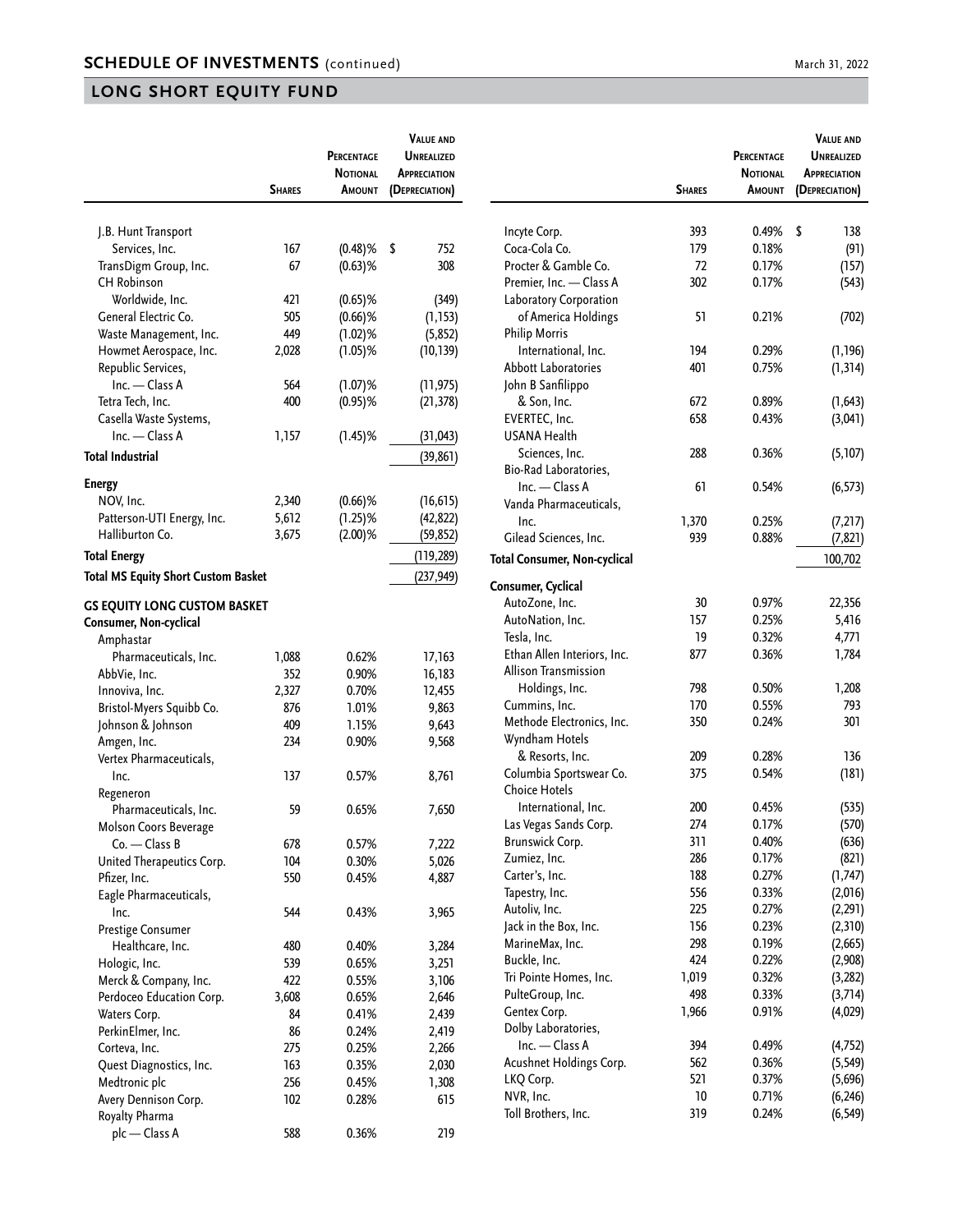| 279<br>Whirlpool Corp.<br>0.76%<br>\$<br>Preferred Bank/<br>(12, 693)<br>720<br>0.84%<br>\$<br>4,221<br>Los Angeles CA<br><b>Total Consumer, Cyclical</b><br>(32, 425)<br>ServisFirst<br><b>Industrial</b><br>Bancshares, Inc.<br>255<br>0.38%<br>3,400<br>217<br><b>Owens Corning</b><br>0.31%<br>6,839<br>LTC Properties, Inc.<br>561<br>0.34%<br>3,146<br>Packaging Corporation<br>Hanover Insurance<br>of America<br>265<br>0.65%<br>6,134<br>Group, Inc.<br>206<br>0.49%<br>2,663<br>746<br>Mueller Industries, Inc.<br>0.64%<br>5,691<br>Synchrony Financial<br>303<br>0.17%<br>1,902<br>Knowles Corp.<br>2,632<br>0.90%<br>4,475<br>Omega Healthcare<br>TTM Technologies, Inc.<br>2,703<br>0.62%<br>4,365<br>Investors, Inc.<br>0.22%<br>1,418<br>451<br>217<br>0.71%<br>4,051<br>Snap-on, Inc.<br>Visa, Inc. - Class A<br>56<br>0.20%<br>1,173<br>296<br>0.51%<br>4,042<br>Crane Co.<br>Old Republic<br>0.26%<br>3,760<br>Lockheed Martin Corp.<br>37<br>International Corp.<br>1,927<br>0.79%<br>1,132<br>209<br>0.38%<br>Encore Wire Corp.<br>3,457<br>792<br>0.55%<br>1,034<br>BankUnited, Inc.<br>Dorian LPG Ltd.<br>989<br>0.23%<br>1,776<br>1,028<br>0.30%<br>890<br>Western Union Co.<br>Albany International<br>0.60%<br>734<br>Morgan Stanley<br>436<br>207<br>0.28%<br>1,396<br>Corp. - Class A<br>591<br><b>Equity Commonwealth</b><br>417<br>0.19%<br>0.68%<br>Sanmina Corp.<br>1,069<br>1,136<br><b>National Health</b><br>259<br>619<br>Textron, Inc.<br>0.30%<br>355<br>Investors, Inc.<br>357<br>0.33%<br>Vishay Intertechnology,<br>486<br>0.25%<br>185<br>Washington Federal, Inc.<br>2,998<br>0.93%<br>553<br>Inc.<br>United Bankshares, Inc.<br>0.57%<br>60<br>1,042<br>175<br>0.37%<br>Agilent Technologies, Inc.<br>(219)<br><b>Fidelity National</b><br>205<br>0.51%<br>Keysight Technologies, Inc.<br>(349)<br>Financial, Inc.<br>697<br>0.54%<br>(251)<br>0.18%<br>Atkore, Inc.<br>114<br>(374)<br><b>Easterly Government</b><br>319<br>Insteel Industries, Inc.<br>0.19%<br>(455)<br>Properties, Inc.<br>516<br>0.17%<br>(304)<br>Louisiana-Pacific Corp.<br>316<br>0.31%<br>(831)<br>0.24%<br>Trustmark Corp.<br>505<br>(310)<br>Arrow Electronics, Inc.<br>97<br>0.18%<br>(932)<br>Stewart Information<br>Simpson Manufacturing<br>0.60%<br>623<br>(313)<br>Services Corp.<br>109<br>0.19%<br>(1, 156)<br>Company, Inc.<br>0.53%<br>Radian Group, Inc.<br>1,513<br>(321)<br>UFP Industries, Inc.<br>0.21%<br>174<br>(1, 272)<br>0.30%<br>Agree Realty Corp.<br>282<br>(598)<br>538<br>0.38%<br>Hillenbrand, Inc.<br>(1, 509)<br>Fulton Financial Corp.<br>865<br>0.23%<br>(604)<br>225<br>0.18%<br>Donaldson Company, Inc.<br>(1, 593)<br>Janus Henderson<br>Toro Co.<br>150<br>0.20%<br>(2,469)<br>Group plc<br>757<br>0.42%<br>(734)<br>Sturm Ruger &<br><b>National Retail</b><br>498<br>0.55%<br>(2,651)<br>Company, Inc.<br>623<br>0.44%<br>(829)<br>Properties, Inc.<br>221<br>0.19%<br>(2,731)<br>Pentair plc<br>238<br>0.23%<br>SEI Investments Co.<br>(940)<br>201<br>0.41%<br>(4, 256)<br>Eagle Materials, Inc.<br>581<br>HomeStreet, Inc.<br>0.44%<br>(1, 118)<br>361<br>OSI Systems, Inc.<br>0.49%<br>(4, 269)<br><b>Interactive Brokers</b><br>812<br>0.33%<br>Vontier Corp.<br>(5,893)<br>Group, Inc. - Class A<br>462<br>0.48%<br>(1, 166)<br>3M Co.<br>398<br>0.94%<br>(6, 672)<br><b>First American</b><br>Garmin Ltd.<br>510<br>0.96%<br>(11, 155)<br>Financial Corp.<br>0.37%<br>365<br>(1, 544)<br><b>Total Industrial</b><br>(492)<br>Spirit Realty Capital, Inc.<br>498<br>0.36%<br>(1, 843)<br>0.52%<br>PS Business Parks, Inc.<br>194<br>(1, 944)<br>Financial<br>Citigroup, Inc.<br>0.33%<br>395<br>(2, 326)<br>Travelers Companies, Inc.<br>256<br>0.74%<br>10,392<br>Ameris Bancorp<br>412<br>0.29%<br>(2, 556)<br>1,037<br>8,727<br>Arch Capital Group Ltd.<br>0.79%<br>0.33%<br>Meta Financial Group, Inc.<br>377<br>(2,714)<br>Safety Insurance<br>OneMain Holdings, Inc.<br>627<br>0.47%<br>(3, 153)<br>664<br>0.95%<br>7,391<br>Group, Inc.<br>Mercury General Corp.<br>1,036<br>0.90%<br>(3,209)<br>Raymond James<br>MGIC Investment Corp.<br>0.58%<br>2,737<br>(3, 290)<br>Financial, Inc.<br>316<br>0.55%<br>7,175<br><b>National Bank Holdings</b><br>202<br>7,173<br>Enstar Group Ltd.<br>0.83%<br>Corp. - Class A<br>1,210<br>0.77%<br>(3, 325)<br>Markel Corp.<br>22<br>0.51%<br>5,763<br>Piper Sandler Cos.<br>0.54%<br>(3,800)<br>260<br>Berkshire Hathaway,<br>Essent Group Ltd.<br>0.50%<br>772<br>(3, 861)<br>Inc. - Class B<br>34<br>0.19%<br>5,535<br>Hilltop Holdings, Inc.<br>878<br>0.41%<br>(6,087) |                       | <b>SHARES</b> | PERCENTAGE<br><b>NOTIONAL</b><br>AMOUNT | <b>VALUE AND</b><br><b>UNREALIZED</b><br><b>APPRECIATION</b><br>(DEPRECIATION) | <b>SHARES</b> | PERCENTAGE<br><b>NOTIONAL</b><br>AMOUNT | <b>VALUE AND</b><br><b>UNREALIZED</b><br><b>APPRECIATION</b><br>(DEPRECIATION) |
|-------------------------------------------------------------------------------------------------------------------------------------------------------------------------------------------------------------------------------------------------------------------------------------------------------------------------------------------------------------------------------------------------------------------------------------------------------------------------------------------------------------------------------------------------------------------------------------------------------------------------------------------------------------------------------------------------------------------------------------------------------------------------------------------------------------------------------------------------------------------------------------------------------------------------------------------------------------------------------------------------------------------------------------------------------------------------------------------------------------------------------------------------------------------------------------------------------------------------------------------------------------------------------------------------------------------------------------------------------------------------------------------------------------------------------------------------------------------------------------------------------------------------------------------------------------------------------------------------------------------------------------------------------------------------------------------------------------------------------------------------------------------------------------------------------------------------------------------------------------------------------------------------------------------------------------------------------------------------------------------------------------------------------------------------------------------------------------------------------------------------------------------------------------------------------------------------------------------------------------------------------------------------------------------------------------------------------------------------------------------------------------------------------------------------------------------------------------------------------------------------------------------------------------------------------------------------------------------------------------------------------------------------------------------------------------------------------------------------------------------------------------------------------------------------------------------------------------------------------------------------------------------------------------------------------------------------------------------------------------------------------------------------------------------------------------------------------------------------------------------------------------------------------------------------------------------------------------------------------------------------------------------------------------------------------------------------------------------------------------------------------------------------------------------------------------------------------------------------------------------------------------------------------------------------------------------------------------------------------------------------------------------------------------------------------------------------------------------------------------------------------------------------------------------------------------------------------------------------------------------------------------------------------------------------------------------------------------------------------------------------------------------------------------------------------------------------------------------------------------------------------------------------------------------------------------------------------------------------------------------------------------------------------------------------------------------------------------------------------------------------------------------------------------------------------------------------------------------------------------------------------------------------------------------------------------------------------------------|-----------------------|---------------|-----------------------------------------|--------------------------------------------------------------------------------|---------------|-----------------------------------------|--------------------------------------------------------------------------------|
|                                                                                                                                                                                                                                                                                                                                                                                                                                                                                                                                                                                                                                                                                                                                                                                                                                                                                                                                                                                                                                                                                                                                                                                                                                                                                                                                                                                                                                                                                                                                                                                                                                                                                                                                                                                                                                                                                                                                                                                                                                                                                                                                                                                                                                                                                                                                                                                                                                                                                                                                                                                                                                                                                                                                                                                                                                                                                                                                                                                                                                                                                                                                                                                                                                                                                                                                                                                                                                                                                                                                                                                                                                                                                                                                                                                                                                                                                                                                                                                                                                                                                                                                                                                                                                                                                                                                                                                                                                                                                                                                                                                           |                       |               |                                         |                                                                                |               |                                         |                                                                                |
|                                                                                                                                                                                                                                                                                                                                                                                                                                                                                                                                                                                                                                                                                                                                                                                                                                                                                                                                                                                                                                                                                                                                                                                                                                                                                                                                                                                                                                                                                                                                                                                                                                                                                                                                                                                                                                                                                                                                                                                                                                                                                                                                                                                                                                                                                                                                                                                                                                                                                                                                                                                                                                                                                                                                                                                                                                                                                                                                                                                                                                                                                                                                                                                                                                                                                                                                                                                                                                                                                                                                                                                                                                                                                                                                                                                                                                                                                                                                                                                                                                                                                                                                                                                                                                                                                                                                                                                                                                                                                                                                                                                           |                       |               |                                         |                                                                                |               |                                         |                                                                                |
|                                                                                                                                                                                                                                                                                                                                                                                                                                                                                                                                                                                                                                                                                                                                                                                                                                                                                                                                                                                                                                                                                                                                                                                                                                                                                                                                                                                                                                                                                                                                                                                                                                                                                                                                                                                                                                                                                                                                                                                                                                                                                                                                                                                                                                                                                                                                                                                                                                                                                                                                                                                                                                                                                                                                                                                                                                                                                                                                                                                                                                                                                                                                                                                                                                                                                                                                                                                                                                                                                                                                                                                                                                                                                                                                                                                                                                                                                                                                                                                                                                                                                                                                                                                                                                                                                                                                                                                                                                                                                                                                                                                           |                       |               |                                         |                                                                                |               |                                         |                                                                                |
|                                                                                                                                                                                                                                                                                                                                                                                                                                                                                                                                                                                                                                                                                                                                                                                                                                                                                                                                                                                                                                                                                                                                                                                                                                                                                                                                                                                                                                                                                                                                                                                                                                                                                                                                                                                                                                                                                                                                                                                                                                                                                                                                                                                                                                                                                                                                                                                                                                                                                                                                                                                                                                                                                                                                                                                                                                                                                                                                                                                                                                                                                                                                                                                                                                                                                                                                                                                                                                                                                                                                                                                                                                                                                                                                                                                                                                                                                                                                                                                                                                                                                                                                                                                                                                                                                                                                                                                                                                                                                                                                                                                           |                       |               |                                         |                                                                                |               |                                         |                                                                                |
|                                                                                                                                                                                                                                                                                                                                                                                                                                                                                                                                                                                                                                                                                                                                                                                                                                                                                                                                                                                                                                                                                                                                                                                                                                                                                                                                                                                                                                                                                                                                                                                                                                                                                                                                                                                                                                                                                                                                                                                                                                                                                                                                                                                                                                                                                                                                                                                                                                                                                                                                                                                                                                                                                                                                                                                                                                                                                                                                                                                                                                                                                                                                                                                                                                                                                                                                                                                                                                                                                                                                                                                                                                                                                                                                                                                                                                                                                                                                                                                                                                                                                                                                                                                                                                                                                                                                                                                                                                                                                                                                                                                           |                       |               |                                         |                                                                                |               |                                         |                                                                                |
|                                                                                                                                                                                                                                                                                                                                                                                                                                                                                                                                                                                                                                                                                                                                                                                                                                                                                                                                                                                                                                                                                                                                                                                                                                                                                                                                                                                                                                                                                                                                                                                                                                                                                                                                                                                                                                                                                                                                                                                                                                                                                                                                                                                                                                                                                                                                                                                                                                                                                                                                                                                                                                                                                                                                                                                                                                                                                                                                                                                                                                                                                                                                                                                                                                                                                                                                                                                                                                                                                                                                                                                                                                                                                                                                                                                                                                                                                                                                                                                                                                                                                                                                                                                                                                                                                                                                                                                                                                                                                                                                                                                           |                       |               |                                         |                                                                                |               |                                         |                                                                                |
|                                                                                                                                                                                                                                                                                                                                                                                                                                                                                                                                                                                                                                                                                                                                                                                                                                                                                                                                                                                                                                                                                                                                                                                                                                                                                                                                                                                                                                                                                                                                                                                                                                                                                                                                                                                                                                                                                                                                                                                                                                                                                                                                                                                                                                                                                                                                                                                                                                                                                                                                                                                                                                                                                                                                                                                                                                                                                                                                                                                                                                                                                                                                                                                                                                                                                                                                                                                                                                                                                                                                                                                                                                                                                                                                                                                                                                                                                                                                                                                                                                                                                                                                                                                                                                                                                                                                                                                                                                                                                                                                                                                           |                       |               |                                         |                                                                                |               |                                         |                                                                                |
|                                                                                                                                                                                                                                                                                                                                                                                                                                                                                                                                                                                                                                                                                                                                                                                                                                                                                                                                                                                                                                                                                                                                                                                                                                                                                                                                                                                                                                                                                                                                                                                                                                                                                                                                                                                                                                                                                                                                                                                                                                                                                                                                                                                                                                                                                                                                                                                                                                                                                                                                                                                                                                                                                                                                                                                                                                                                                                                                                                                                                                                                                                                                                                                                                                                                                                                                                                                                                                                                                                                                                                                                                                                                                                                                                                                                                                                                                                                                                                                                                                                                                                                                                                                                                                                                                                                                                                                                                                                                                                                                                                                           |                       |               |                                         |                                                                                |               |                                         |                                                                                |
|                                                                                                                                                                                                                                                                                                                                                                                                                                                                                                                                                                                                                                                                                                                                                                                                                                                                                                                                                                                                                                                                                                                                                                                                                                                                                                                                                                                                                                                                                                                                                                                                                                                                                                                                                                                                                                                                                                                                                                                                                                                                                                                                                                                                                                                                                                                                                                                                                                                                                                                                                                                                                                                                                                                                                                                                                                                                                                                                                                                                                                                                                                                                                                                                                                                                                                                                                                                                                                                                                                                                                                                                                                                                                                                                                                                                                                                                                                                                                                                                                                                                                                                                                                                                                                                                                                                                                                                                                                                                                                                                                                                           |                       |               |                                         |                                                                                |               |                                         |                                                                                |
|                                                                                                                                                                                                                                                                                                                                                                                                                                                                                                                                                                                                                                                                                                                                                                                                                                                                                                                                                                                                                                                                                                                                                                                                                                                                                                                                                                                                                                                                                                                                                                                                                                                                                                                                                                                                                                                                                                                                                                                                                                                                                                                                                                                                                                                                                                                                                                                                                                                                                                                                                                                                                                                                                                                                                                                                                                                                                                                                                                                                                                                                                                                                                                                                                                                                                                                                                                                                                                                                                                                                                                                                                                                                                                                                                                                                                                                                                                                                                                                                                                                                                                                                                                                                                                                                                                                                                                                                                                                                                                                                                                                           |                       |               |                                         |                                                                                |               |                                         |                                                                                |
|                                                                                                                                                                                                                                                                                                                                                                                                                                                                                                                                                                                                                                                                                                                                                                                                                                                                                                                                                                                                                                                                                                                                                                                                                                                                                                                                                                                                                                                                                                                                                                                                                                                                                                                                                                                                                                                                                                                                                                                                                                                                                                                                                                                                                                                                                                                                                                                                                                                                                                                                                                                                                                                                                                                                                                                                                                                                                                                                                                                                                                                                                                                                                                                                                                                                                                                                                                                                                                                                                                                                                                                                                                                                                                                                                                                                                                                                                                                                                                                                                                                                                                                                                                                                                                                                                                                                                                                                                                                                                                                                                                                           |                       |               |                                         |                                                                                |               |                                         |                                                                                |
|                                                                                                                                                                                                                                                                                                                                                                                                                                                                                                                                                                                                                                                                                                                                                                                                                                                                                                                                                                                                                                                                                                                                                                                                                                                                                                                                                                                                                                                                                                                                                                                                                                                                                                                                                                                                                                                                                                                                                                                                                                                                                                                                                                                                                                                                                                                                                                                                                                                                                                                                                                                                                                                                                                                                                                                                                                                                                                                                                                                                                                                                                                                                                                                                                                                                                                                                                                                                                                                                                                                                                                                                                                                                                                                                                                                                                                                                                                                                                                                                                                                                                                                                                                                                                                                                                                                                                                                                                                                                                                                                                                                           |                       |               |                                         |                                                                                |               |                                         |                                                                                |
|                                                                                                                                                                                                                                                                                                                                                                                                                                                                                                                                                                                                                                                                                                                                                                                                                                                                                                                                                                                                                                                                                                                                                                                                                                                                                                                                                                                                                                                                                                                                                                                                                                                                                                                                                                                                                                                                                                                                                                                                                                                                                                                                                                                                                                                                                                                                                                                                                                                                                                                                                                                                                                                                                                                                                                                                                                                                                                                                                                                                                                                                                                                                                                                                                                                                                                                                                                                                                                                                                                                                                                                                                                                                                                                                                                                                                                                                                                                                                                                                                                                                                                                                                                                                                                                                                                                                                                                                                                                                                                                                                                                           |                       |               |                                         |                                                                                |               |                                         |                                                                                |
|                                                                                                                                                                                                                                                                                                                                                                                                                                                                                                                                                                                                                                                                                                                                                                                                                                                                                                                                                                                                                                                                                                                                                                                                                                                                                                                                                                                                                                                                                                                                                                                                                                                                                                                                                                                                                                                                                                                                                                                                                                                                                                                                                                                                                                                                                                                                                                                                                                                                                                                                                                                                                                                                                                                                                                                                                                                                                                                                                                                                                                                                                                                                                                                                                                                                                                                                                                                                                                                                                                                                                                                                                                                                                                                                                                                                                                                                                                                                                                                                                                                                                                                                                                                                                                                                                                                                                                                                                                                                                                                                                                                           |                       |               |                                         |                                                                                |               |                                         |                                                                                |
|                                                                                                                                                                                                                                                                                                                                                                                                                                                                                                                                                                                                                                                                                                                                                                                                                                                                                                                                                                                                                                                                                                                                                                                                                                                                                                                                                                                                                                                                                                                                                                                                                                                                                                                                                                                                                                                                                                                                                                                                                                                                                                                                                                                                                                                                                                                                                                                                                                                                                                                                                                                                                                                                                                                                                                                                                                                                                                                                                                                                                                                                                                                                                                                                                                                                                                                                                                                                                                                                                                                                                                                                                                                                                                                                                                                                                                                                                                                                                                                                                                                                                                                                                                                                                                                                                                                                                                                                                                                                                                                                                                                           |                       |               |                                         |                                                                                |               |                                         |                                                                                |
|                                                                                                                                                                                                                                                                                                                                                                                                                                                                                                                                                                                                                                                                                                                                                                                                                                                                                                                                                                                                                                                                                                                                                                                                                                                                                                                                                                                                                                                                                                                                                                                                                                                                                                                                                                                                                                                                                                                                                                                                                                                                                                                                                                                                                                                                                                                                                                                                                                                                                                                                                                                                                                                                                                                                                                                                                                                                                                                                                                                                                                                                                                                                                                                                                                                                                                                                                                                                                                                                                                                                                                                                                                                                                                                                                                                                                                                                                                                                                                                                                                                                                                                                                                                                                                                                                                                                                                                                                                                                                                                                                                                           |                       |               |                                         |                                                                                |               |                                         |                                                                                |
|                                                                                                                                                                                                                                                                                                                                                                                                                                                                                                                                                                                                                                                                                                                                                                                                                                                                                                                                                                                                                                                                                                                                                                                                                                                                                                                                                                                                                                                                                                                                                                                                                                                                                                                                                                                                                                                                                                                                                                                                                                                                                                                                                                                                                                                                                                                                                                                                                                                                                                                                                                                                                                                                                                                                                                                                                                                                                                                                                                                                                                                                                                                                                                                                                                                                                                                                                                                                                                                                                                                                                                                                                                                                                                                                                                                                                                                                                                                                                                                                                                                                                                                                                                                                                                                                                                                                                                                                                                                                                                                                                                                           |                       |               |                                         |                                                                                |               |                                         |                                                                                |
|                                                                                                                                                                                                                                                                                                                                                                                                                                                                                                                                                                                                                                                                                                                                                                                                                                                                                                                                                                                                                                                                                                                                                                                                                                                                                                                                                                                                                                                                                                                                                                                                                                                                                                                                                                                                                                                                                                                                                                                                                                                                                                                                                                                                                                                                                                                                                                                                                                                                                                                                                                                                                                                                                                                                                                                                                                                                                                                                                                                                                                                                                                                                                                                                                                                                                                                                                                                                                                                                                                                                                                                                                                                                                                                                                                                                                                                                                                                                                                                                                                                                                                                                                                                                                                                                                                                                                                                                                                                                                                                                                                                           |                       |               |                                         |                                                                                |               |                                         |                                                                                |
|                                                                                                                                                                                                                                                                                                                                                                                                                                                                                                                                                                                                                                                                                                                                                                                                                                                                                                                                                                                                                                                                                                                                                                                                                                                                                                                                                                                                                                                                                                                                                                                                                                                                                                                                                                                                                                                                                                                                                                                                                                                                                                                                                                                                                                                                                                                                                                                                                                                                                                                                                                                                                                                                                                                                                                                                                                                                                                                                                                                                                                                                                                                                                                                                                                                                                                                                                                                                                                                                                                                                                                                                                                                                                                                                                                                                                                                                                                                                                                                                                                                                                                                                                                                                                                                                                                                                                                                                                                                                                                                                                                                           |                       |               |                                         |                                                                                |               |                                         |                                                                                |
|                                                                                                                                                                                                                                                                                                                                                                                                                                                                                                                                                                                                                                                                                                                                                                                                                                                                                                                                                                                                                                                                                                                                                                                                                                                                                                                                                                                                                                                                                                                                                                                                                                                                                                                                                                                                                                                                                                                                                                                                                                                                                                                                                                                                                                                                                                                                                                                                                                                                                                                                                                                                                                                                                                                                                                                                                                                                                                                                                                                                                                                                                                                                                                                                                                                                                                                                                                                                                                                                                                                                                                                                                                                                                                                                                                                                                                                                                                                                                                                                                                                                                                                                                                                                                                                                                                                                                                                                                                                                                                                                                                                           |                       |               |                                         |                                                                                |               |                                         |                                                                                |
|                                                                                                                                                                                                                                                                                                                                                                                                                                                                                                                                                                                                                                                                                                                                                                                                                                                                                                                                                                                                                                                                                                                                                                                                                                                                                                                                                                                                                                                                                                                                                                                                                                                                                                                                                                                                                                                                                                                                                                                                                                                                                                                                                                                                                                                                                                                                                                                                                                                                                                                                                                                                                                                                                                                                                                                                                                                                                                                                                                                                                                                                                                                                                                                                                                                                                                                                                                                                                                                                                                                                                                                                                                                                                                                                                                                                                                                                                                                                                                                                                                                                                                                                                                                                                                                                                                                                                                                                                                                                                                                                                                                           |                       |               |                                         |                                                                                |               |                                         |                                                                                |
|                                                                                                                                                                                                                                                                                                                                                                                                                                                                                                                                                                                                                                                                                                                                                                                                                                                                                                                                                                                                                                                                                                                                                                                                                                                                                                                                                                                                                                                                                                                                                                                                                                                                                                                                                                                                                                                                                                                                                                                                                                                                                                                                                                                                                                                                                                                                                                                                                                                                                                                                                                                                                                                                                                                                                                                                                                                                                                                                                                                                                                                                                                                                                                                                                                                                                                                                                                                                                                                                                                                                                                                                                                                                                                                                                                                                                                                                                                                                                                                                                                                                                                                                                                                                                                                                                                                                                                                                                                                                                                                                                                                           |                       |               |                                         |                                                                                |               |                                         |                                                                                |
|                                                                                                                                                                                                                                                                                                                                                                                                                                                                                                                                                                                                                                                                                                                                                                                                                                                                                                                                                                                                                                                                                                                                                                                                                                                                                                                                                                                                                                                                                                                                                                                                                                                                                                                                                                                                                                                                                                                                                                                                                                                                                                                                                                                                                                                                                                                                                                                                                                                                                                                                                                                                                                                                                                                                                                                                                                                                                                                                                                                                                                                                                                                                                                                                                                                                                                                                                                                                                                                                                                                                                                                                                                                                                                                                                                                                                                                                                                                                                                                                                                                                                                                                                                                                                                                                                                                                                                                                                                                                                                                                                                                           |                       |               |                                         |                                                                                |               |                                         |                                                                                |
|                                                                                                                                                                                                                                                                                                                                                                                                                                                                                                                                                                                                                                                                                                                                                                                                                                                                                                                                                                                                                                                                                                                                                                                                                                                                                                                                                                                                                                                                                                                                                                                                                                                                                                                                                                                                                                                                                                                                                                                                                                                                                                                                                                                                                                                                                                                                                                                                                                                                                                                                                                                                                                                                                                                                                                                                                                                                                                                                                                                                                                                                                                                                                                                                                                                                                                                                                                                                                                                                                                                                                                                                                                                                                                                                                                                                                                                                                                                                                                                                                                                                                                                                                                                                                                                                                                                                                                                                                                                                                                                                                                                           |                       |               |                                         |                                                                                |               |                                         |                                                                                |
|                                                                                                                                                                                                                                                                                                                                                                                                                                                                                                                                                                                                                                                                                                                                                                                                                                                                                                                                                                                                                                                                                                                                                                                                                                                                                                                                                                                                                                                                                                                                                                                                                                                                                                                                                                                                                                                                                                                                                                                                                                                                                                                                                                                                                                                                                                                                                                                                                                                                                                                                                                                                                                                                                                                                                                                                                                                                                                                                                                                                                                                                                                                                                                                                                                                                                                                                                                                                                                                                                                                                                                                                                                                                                                                                                                                                                                                                                                                                                                                                                                                                                                                                                                                                                                                                                                                                                                                                                                                                                                                                                                                           |                       |               |                                         |                                                                                |               |                                         |                                                                                |
|                                                                                                                                                                                                                                                                                                                                                                                                                                                                                                                                                                                                                                                                                                                                                                                                                                                                                                                                                                                                                                                                                                                                                                                                                                                                                                                                                                                                                                                                                                                                                                                                                                                                                                                                                                                                                                                                                                                                                                                                                                                                                                                                                                                                                                                                                                                                                                                                                                                                                                                                                                                                                                                                                                                                                                                                                                                                                                                                                                                                                                                                                                                                                                                                                                                                                                                                                                                                                                                                                                                                                                                                                                                                                                                                                                                                                                                                                                                                                                                                                                                                                                                                                                                                                                                                                                                                                                                                                                                                                                                                                                                           |                       |               |                                         |                                                                                |               |                                         |                                                                                |
|                                                                                                                                                                                                                                                                                                                                                                                                                                                                                                                                                                                                                                                                                                                                                                                                                                                                                                                                                                                                                                                                                                                                                                                                                                                                                                                                                                                                                                                                                                                                                                                                                                                                                                                                                                                                                                                                                                                                                                                                                                                                                                                                                                                                                                                                                                                                                                                                                                                                                                                                                                                                                                                                                                                                                                                                                                                                                                                                                                                                                                                                                                                                                                                                                                                                                                                                                                                                                                                                                                                                                                                                                                                                                                                                                                                                                                                                                                                                                                                                                                                                                                                                                                                                                                                                                                                                                                                                                                                                                                                                                                                           |                       |               |                                         |                                                                                |               |                                         |                                                                                |
|                                                                                                                                                                                                                                                                                                                                                                                                                                                                                                                                                                                                                                                                                                                                                                                                                                                                                                                                                                                                                                                                                                                                                                                                                                                                                                                                                                                                                                                                                                                                                                                                                                                                                                                                                                                                                                                                                                                                                                                                                                                                                                                                                                                                                                                                                                                                                                                                                                                                                                                                                                                                                                                                                                                                                                                                                                                                                                                                                                                                                                                                                                                                                                                                                                                                                                                                                                                                                                                                                                                                                                                                                                                                                                                                                                                                                                                                                                                                                                                                                                                                                                                                                                                                                                                                                                                                                                                                                                                                                                                                                                                           |                       |               |                                         |                                                                                |               |                                         |                                                                                |
|                                                                                                                                                                                                                                                                                                                                                                                                                                                                                                                                                                                                                                                                                                                                                                                                                                                                                                                                                                                                                                                                                                                                                                                                                                                                                                                                                                                                                                                                                                                                                                                                                                                                                                                                                                                                                                                                                                                                                                                                                                                                                                                                                                                                                                                                                                                                                                                                                                                                                                                                                                                                                                                                                                                                                                                                                                                                                                                                                                                                                                                                                                                                                                                                                                                                                                                                                                                                                                                                                                                                                                                                                                                                                                                                                                                                                                                                                                                                                                                                                                                                                                                                                                                                                                                                                                                                                                                                                                                                                                                                                                                           |                       |               |                                         |                                                                                |               |                                         |                                                                                |
|                                                                                                                                                                                                                                                                                                                                                                                                                                                                                                                                                                                                                                                                                                                                                                                                                                                                                                                                                                                                                                                                                                                                                                                                                                                                                                                                                                                                                                                                                                                                                                                                                                                                                                                                                                                                                                                                                                                                                                                                                                                                                                                                                                                                                                                                                                                                                                                                                                                                                                                                                                                                                                                                                                                                                                                                                                                                                                                                                                                                                                                                                                                                                                                                                                                                                                                                                                                                                                                                                                                                                                                                                                                                                                                                                                                                                                                                                                                                                                                                                                                                                                                                                                                                                                                                                                                                                                                                                                                                                                                                                                                           |                       |               |                                         |                                                                                |               |                                         |                                                                                |
|                                                                                                                                                                                                                                                                                                                                                                                                                                                                                                                                                                                                                                                                                                                                                                                                                                                                                                                                                                                                                                                                                                                                                                                                                                                                                                                                                                                                                                                                                                                                                                                                                                                                                                                                                                                                                                                                                                                                                                                                                                                                                                                                                                                                                                                                                                                                                                                                                                                                                                                                                                                                                                                                                                                                                                                                                                                                                                                                                                                                                                                                                                                                                                                                                                                                                                                                                                                                                                                                                                                                                                                                                                                                                                                                                                                                                                                                                                                                                                                                                                                                                                                                                                                                                                                                                                                                                                                                                                                                                                                                                                                           |                       |               |                                         |                                                                                |               |                                         |                                                                                |
|                                                                                                                                                                                                                                                                                                                                                                                                                                                                                                                                                                                                                                                                                                                                                                                                                                                                                                                                                                                                                                                                                                                                                                                                                                                                                                                                                                                                                                                                                                                                                                                                                                                                                                                                                                                                                                                                                                                                                                                                                                                                                                                                                                                                                                                                                                                                                                                                                                                                                                                                                                                                                                                                                                                                                                                                                                                                                                                                                                                                                                                                                                                                                                                                                                                                                                                                                                                                                                                                                                                                                                                                                                                                                                                                                                                                                                                                                                                                                                                                                                                                                                                                                                                                                                                                                                                                                                                                                                                                                                                                                                                           |                       |               |                                         |                                                                                |               |                                         |                                                                                |
|                                                                                                                                                                                                                                                                                                                                                                                                                                                                                                                                                                                                                                                                                                                                                                                                                                                                                                                                                                                                                                                                                                                                                                                                                                                                                                                                                                                                                                                                                                                                                                                                                                                                                                                                                                                                                                                                                                                                                                                                                                                                                                                                                                                                                                                                                                                                                                                                                                                                                                                                                                                                                                                                                                                                                                                                                                                                                                                                                                                                                                                                                                                                                                                                                                                                                                                                                                                                                                                                                                                                                                                                                                                                                                                                                                                                                                                                                                                                                                                                                                                                                                                                                                                                                                                                                                                                                                                                                                                                                                                                                                                           |                       |               |                                         |                                                                                |               |                                         |                                                                                |
|                                                                                                                                                                                                                                                                                                                                                                                                                                                                                                                                                                                                                                                                                                                                                                                                                                                                                                                                                                                                                                                                                                                                                                                                                                                                                                                                                                                                                                                                                                                                                                                                                                                                                                                                                                                                                                                                                                                                                                                                                                                                                                                                                                                                                                                                                                                                                                                                                                                                                                                                                                                                                                                                                                                                                                                                                                                                                                                                                                                                                                                                                                                                                                                                                                                                                                                                                                                                                                                                                                                                                                                                                                                                                                                                                                                                                                                                                                                                                                                                                                                                                                                                                                                                                                                                                                                                                                                                                                                                                                                                                                                           |                       |               |                                         |                                                                                |               |                                         |                                                                                |
|                                                                                                                                                                                                                                                                                                                                                                                                                                                                                                                                                                                                                                                                                                                                                                                                                                                                                                                                                                                                                                                                                                                                                                                                                                                                                                                                                                                                                                                                                                                                                                                                                                                                                                                                                                                                                                                                                                                                                                                                                                                                                                                                                                                                                                                                                                                                                                                                                                                                                                                                                                                                                                                                                                                                                                                                                                                                                                                                                                                                                                                                                                                                                                                                                                                                                                                                                                                                                                                                                                                                                                                                                                                                                                                                                                                                                                                                                                                                                                                                                                                                                                                                                                                                                                                                                                                                                                                                                                                                                                                                                                                           |                       |               |                                         |                                                                                |               |                                         |                                                                                |
|                                                                                                                                                                                                                                                                                                                                                                                                                                                                                                                                                                                                                                                                                                                                                                                                                                                                                                                                                                                                                                                                                                                                                                                                                                                                                                                                                                                                                                                                                                                                                                                                                                                                                                                                                                                                                                                                                                                                                                                                                                                                                                                                                                                                                                                                                                                                                                                                                                                                                                                                                                                                                                                                                                                                                                                                                                                                                                                                                                                                                                                                                                                                                                                                                                                                                                                                                                                                                                                                                                                                                                                                                                                                                                                                                                                                                                                                                                                                                                                                                                                                                                                                                                                                                                                                                                                                                                                                                                                                                                                                                                                           |                       |               |                                         |                                                                                |               |                                         |                                                                                |
|                                                                                                                                                                                                                                                                                                                                                                                                                                                                                                                                                                                                                                                                                                                                                                                                                                                                                                                                                                                                                                                                                                                                                                                                                                                                                                                                                                                                                                                                                                                                                                                                                                                                                                                                                                                                                                                                                                                                                                                                                                                                                                                                                                                                                                                                                                                                                                                                                                                                                                                                                                                                                                                                                                                                                                                                                                                                                                                                                                                                                                                                                                                                                                                                                                                                                                                                                                                                                                                                                                                                                                                                                                                                                                                                                                                                                                                                                                                                                                                                                                                                                                                                                                                                                                                                                                                                                                                                                                                                                                                                                                                           |                       |               |                                         |                                                                                |               |                                         |                                                                                |
|                                                                                                                                                                                                                                                                                                                                                                                                                                                                                                                                                                                                                                                                                                                                                                                                                                                                                                                                                                                                                                                                                                                                                                                                                                                                                                                                                                                                                                                                                                                                                                                                                                                                                                                                                                                                                                                                                                                                                                                                                                                                                                                                                                                                                                                                                                                                                                                                                                                                                                                                                                                                                                                                                                                                                                                                                                                                                                                                                                                                                                                                                                                                                                                                                                                                                                                                                                                                                                                                                                                                                                                                                                                                                                                                                                                                                                                                                                                                                                                                                                                                                                                                                                                                                                                                                                                                                                                                                                                                                                                                                                                           |                       |               |                                         |                                                                                |               |                                         |                                                                                |
|                                                                                                                                                                                                                                                                                                                                                                                                                                                                                                                                                                                                                                                                                                                                                                                                                                                                                                                                                                                                                                                                                                                                                                                                                                                                                                                                                                                                                                                                                                                                                                                                                                                                                                                                                                                                                                                                                                                                                                                                                                                                                                                                                                                                                                                                                                                                                                                                                                                                                                                                                                                                                                                                                                                                                                                                                                                                                                                                                                                                                                                                                                                                                                                                                                                                                                                                                                                                                                                                                                                                                                                                                                                                                                                                                                                                                                                                                                                                                                                                                                                                                                                                                                                                                                                                                                                                                                                                                                                                                                                                                                                           |                       |               |                                         |                                                                                |               |                                         |                                                                                |
|                                                                                                                                                                                                                                                                                                                                                                                                                                                                                                                                                                                                                                                                                                                                                                                                                                                                                                                                                                                                                                                                                                                                                                                                                                                                                                                                                                                                                                                                                                                                                                                                                                                                                                                                                                                                                                                                                                                                                                                                                                                                                                                                                                                                                                                                                                                                                                                                                                                                                                                                                                                                                                                                                                                                                                                                                                                                                                                                                                                                                                                                                                                                                                                                                                                                                                                                                                                                                                                                                                                                                                                                                                                                                                                                                                                                                                                                                                                                                                                                                                                                                                                                                                                                                                                                                                                                                                                                                                                                                                                                                                                           |                       |               |                                         |                                                                                |               |                                         |                                                                                |
|                                                                                                                                                                                                                                                                                                                                                                                                                                                                                                                                                                                                                                                                                                                                                                                                                                                                                                                                                                                                                                                                                                                                                                                                                                                                                                                                                                                                                                                                                                                                                                                                                                                                                                                                                                                                                                                                                                                                                                                                                                                                                                                                                                                                                                                                                                                                                                                                                                                                                                                                                                                                                                                                                                                                                                                                                                                                                                                                                                                                                                                                                                                                                                                                                                                                                                                                                                                                                                                                                                                                                                                                                                                                                                                                                                                                                                                                                                                                                                                                                                                                                                                                                                                                                                                                                                                                                                                                                                                                                                                                                                                           |                       |               |                                         |                                                                                |               |                                         |                                                                                |
|                                                                                                                                                                                                                                                                                                                                                                                                                                                                                                                                                                                                                                                                                                                                                                                                                                                                                                                                                                                                                                                                                                                                                                                                                                                                                                                                                                                                                                                                                                                                                                                                                                                                                                                                                                                                                                                                                                                                                                                                                                                                                                                                                                                                                                                                                                                                                                                                                                                                                                                                                                                                                                                                                                                                                                                                                                                                                                                                                                                                                                                                                                                                                                                                                                                                                                                                                                                                                                                                                                                                                                                                                                                                                                                                                                                                                                                                                                                                                                                                                                                                                                                                                                                                                                                                                                                                                                                                                                                                                                                                                                                           |                       |               |                                         |                                                                                |               |                                         |                                                                                |
|                                                                                                                                                                                                                                                                                                                                                                                                                                                                                                                                                                                                                                                                                                                                                                                                                                                                                                                                                                                                                                                                                                                                                                                                                                                                                                                                                                                                                                                                                                                                                                                                                                                                                                                                                                                                                                                                                                                                                                                                                                                                                                                                                                                                                                                                                                                                                                                                                                                                                                                                                                                                                                                                                                                                                                                                                                                                                                                                                                                                                                                                                                                                                                                                                                                                                                                                                                                                                                                                                                                                                                                                                                                                                                                                                                                                                                                                                                                                                                                                                                                                                                                                                                                                                                                                                                                                                                                                                                                                                                                                                                                           |                       |               |                                         |                                                                                |               |                                         |                                                                                |
|                                                                                                                                                                                                                                                                                                                                                                                                                                                                                                                                                                                                                                                                                                                                                                                                                                                                                                                                                                                                                                                                                                                                                                                                                                                                                                                                                                                                                                                                                                                                                                                                                                                                                                                                                                                                                                                                                                                                                                                                                                                                                                                                                                                                                                                                                                                                                                                                                                                                                                                                                                                                                                                                                                                                                                                                                                                                                                                                                                                                                                                                                                                                                                                                                                                                                                                                                                                                                                                                                                                                                                                                                                                                                                                                                                                                                                                                                                                                                                                                                                                                                                                                                                                                                                                                                                                                                                                                                                                                                                                                                                                           |                       |               |                                         |                                                                                |               |                                         |                                                                                |
|                                                                                                                                                                                                                                                                                                                                                                                                                                                                                                                                                                                                                                                                                                                                                                                                                                                                                                                                                                                                                                                                                                                                                                                                                                                                                                                                                                                                                                                                                                                                                                                                                                                                                                                                                                                                                                                                                                                                                                                                                                                                                                                                                                                                                                                                                                                                                                                                                                                                                                                                                                                                                                                                                                                                                                                                                                                                                                                                                                                                                                                                                                                                                                                                                                                                                                                                                                                                                                                                                                                                                                                                                                                                                                                                                                                                                                                                                                                                                                                                                                                                                                                                                                                                                                                                                                                                                                                                                                                                                                                                                                                           |                       |               |                                         |                                                                                |               |                                         |                                                                                |
|                                                                                                                                                                                                                                                                                                                                                                                                                                                                                                                                                                                                                                                                                                                                                                                                                                                                                                                                                                                                                                                                                                                                                                                                                                                                                                                                                                                                                                                                                                                                                                                                                                                                                                                                                                                                                                                                                                                                                                                                                                                                                                                                                                                                                                                                                                                                                                                                                                                                                                                                                                                                                                                                                                                                                                                                                                                                                                                                                                                                                                                                                                                                                                                                                                                                                                                                                                                                                                                                                                                                                                                                                                                                                                                                                                                                                                                                                                                                                                                                                                                                                                                                                                                                                                                                                                                                                                                                                                                                                                                                                                                           |                       |               |                                         |                                                                                |               |                                         |                                                                                |
|                                                                                                                                                                                                                                                                                                                                                                                                                                                                                                                                                                                                                                                                                                                                                                                                                                                                                                                                                                                                                                                                                                                                                                                                                                                                                                                                                                                                                                                                                                                                                                                                                                                                                                                                                                                                                                                                                                                                                                                                                                                                                                                                                                                                                                                                                                                                                                                                                                                                                                                                                                                                                                                                                                                                                                                                                                                                                                                                                                                                                                                                                                                                                                                                                                                                                                                                                                                                                                                                                                                                                                                                                                                                                                                                                                                                                                                                                                                                                                                                                                                                                                                                                                                                                                                                                                                                                                                                                                                                                                                                                                                           |                       |               |                                         |                                                                                |               |                                         |                                                                                |
|                                                                                                                                                                                                                                                                                                                                                                                                                                                                                                                                                                                                                                                                                                                                                                                                                                                                                                                                                                                                                                                                                                                                                                                                                                                                                                                                                                                                                                                                                                                                                                                                                                                                                                                                                                                                                                                                                                                                                                                                                                                                                                                                                                                                                                                                                                                                                                                                                                                                                                                                                                                                                                                                                                                                                                                                                                                                                                                                                                                                                                                                                                                                                                                                                                                                                                                                                                                                                                                                                                                                                                                                                                                                                                                                                                                                                                                                                                                                                                                                                                                                                                                                                                                                                                                                                                                                                                                                                                                                                                                                                                                           |                       |               |                                         |                                                                                |               |                                         |                                                                                |
|                                                                                                                                                                                                                                                                                                                                                                                                                                                                                                                                                                                                                                                                                                                                                                                                                                                                                                                                                                                                                                                                                                                                                                                                                                                                                                                                                                                                                                                                                                                                                                                                                                                                                                                                                                                                                                                                                                                                                                                                                                                                                                                                                                                                                                                                                                                                                                                                                                                                                                                                                                                                                                                                                                                                                                                                                                                                                                                                                                                                                                                                                                                                                                                                                                                                                                                                                                                                                                                                                                                                                                                                                                                                                                                                                                                                                                                                                                                                                                                                                                                                                                                                                                                                                                                                                                                                                                                                                                                                                                                                                                                           |                       |               |                                         |                                                                                |               |                                         |                                                                                |
|                                                                                                                                                                                                                                                                                                                                                                                                                                                                                                                                                                                                                                                                                                                                                                                                                                                                                                                                                                                                                                                                                                                                                                                                                                                                                                                                                                                                                                                                                                                                                                                                                                                                                                                                                                                                                                                                                                                                                                                                                                                                                                                                                                                                                                                                                                                                                                                                                                                                                                                                                                                                                                                                                                                                                                                                                                                                                                                                                                                                                                                                                                                                                                                                                                                                                                                                                                                                                                                                                                                                                                                                                                                                                                                                                                                                                                                                                                                                                                                                                                                                                                                                                                                                                                                                                                                                                                                                                                                                                                                                                                                           |                       |               |                                         |                                                                                |               |                                         |                                                                                |
|                                                                                                                                                                                                                                                                                                                                                                                                                                                                                                                                                                                                                                                                                                                                                                                                                                                                                                                                                                                                                                                                                                                                                                                                                                                                                                                                                                                                                                                                                                                                                                                                                                                                                                                                                                                                                                                                                                                                                                                                                                                                                                                                                                                                                                                                                                                                                                                                                                                                                                                                                                                                                                                                                                                                                                                                                                                                                                                                                                                                                                                                                                                                                                                                                                                                                                                                                                                                                                                                                                                                                                                                                                                                                                                                                                                                                                                                                                                                                                                                                                                                                                                                                                                                                                                                                                                                                                                                                                                                                                                                                                                           |                       |               |                                         |                                                                                |               |                                         |                                                                                |
|                                                                                                                                                                                                                                                                                                                                                                                                                                                                                                                                                                                                                                                                                                                                                                                                                                                                                                                                                                                                                                                                                                                                                                                                                                                                                                                                                                                                                                                                                                                                                                                                                                                                                                                                                                                                                                                                                                                                                                                                                                                                                                                                                                                                                                                                                                                                                                                                                                                                                                                                                                                                                                                                                                                                                                                                                                                                                                                                                                                                                                                                                                                                                                                                                                                                                                                                                                                                                                                                                                                                                                                                                                                                                                                                                                                                                                                                                                                                                                                                                                                                                                                                                                                                                                                                                                                                                                                                                                                                                                                                                                                           |                       |               |                                         |                                                                                |               |                                         |                                                                                |
|                                                                                                                                                                                                                                                                                                                                                                                                                                                                                                                                                                                                                                                                                                                                                                                                                                                                                                                                                                                                                                                                                                                                                                                                                                                                                                                                                                                                                                                                                                                                                                                                                                                                                                                                                                                                                                                                                                                                                                                                                                                                                                                                                                                                                                                                                                                                                                                                                                                                                                                                                                                                                                                                                                                                                                                                                                                                                                                                                                                                                                                                                                                                                                                                                                                                                                                                                                                                                                                                                                                                                                                                                                                                                                                                                                                                                                                                                                                                                                                                                                                                                                                                                                                                                                                                                                                                                                                                                                                                                                                                                                                           |                       |               |                                         |                                                                                |               |                                         |                                                                                |
|                                                                                                                                                                                                                                                                                                                                                                                                                                                                                                                                                                                                                                                                                                                                                                                                                                                                                                                                                                                                                                                                                                                                                                                                                                                                                                                                                                                                                                                                                                                                                                                                                                                                                                                                                                                                                                                                                                                                                                                                                                                                                                                                                                                                                                                                                                                                                                                                                                                                                                                                                                                                                                                                                                                                                                                                                                                                                                                                                                                                                                                                                                                                                                                                                                                                                                                                                                                                                                                                                                                                                                                                                                                                                                                                                                                                                                                                                                                                                                                                                                                                                                                                                                                                                                                                                                                                                                                                                                                                                                                                                                                           |                       |               |                                         |                                                                                |               |                                         |                                                                                |
|                                                                                                                                                                                                                                                                                                                                                                                                                                                                                                                                                                                                                                                                                                                                                                                                                                                                                                                                                                                                                                                                                                                                                                                                                                                                                                                                                                                                                                                                                                                                                                                                                                                                                                                                                                                                                                                                                                                                                                                                                                                                                                                                                                                                                                                                                                                                                                                                                                                                                                                                                                                                                                                                                                                                                                                                                                                                                                                                                                                                                                                                                                                                                                                                                                                                                                                                                                                                                                                                                                                                                                                                                                                                                                                                                                                                                                                                                                                                                                                                                                                                                                                                                                                                                                                                                                                                                                                                                                                                                                                                                                                           | Everest Re Group Ltd. | 108           | 0.51%                                   | 4,914                                                                          |               |                                         |                                                                                |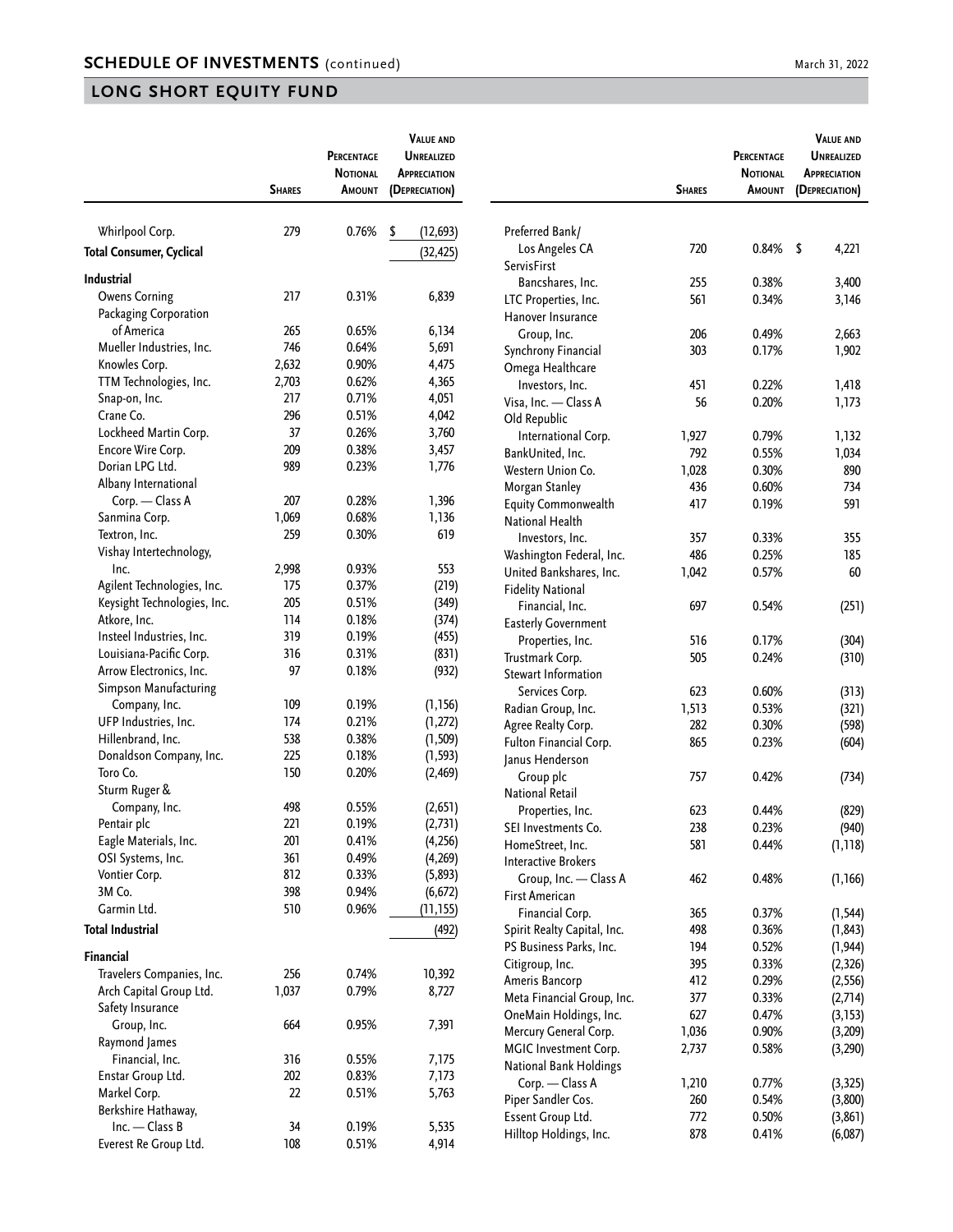|                                           | <b>SHARES</b> | <b>PERCENTAGE</b><br><b>NOTIONAL</b><br>AMOUNT | <b>VALUE AND</b><br><b>UNREALIZED</b><br><b>APPRECIATION</b><br>(DEPRECIATION) |                                                                | <b>SHARES</b> | <b>PERCENTAGE</b><br><b>NOTIONAL</b><br>AMOUNT | <b>VALUE AND</b><br><b>UNREALIZED</b><br><b>APPRECIATION</b><br>(DEPRECIATION) |
|-------------------------------------------|---------------|------------------------------------------------|--------------------------------------------------------------------------------|----------------------------------------------------------------|---------------|------------------------------------------------|--------------------------------------------------------------------------------|
|                                           |               |                                                |                                                                                |                                                                |               |                                                |                                                                                |
| AMERISAFE, Inc.                           | 843           | 0.66%                                          | \$<br>(6, 240)                                                                 | Viavi Solutions, Inc.                                          | 1,984         | 0.50%                                          | \$<br>6,485                                                                    |
| Evercore, Inc. - Class A                  | 311           | 0.55%                                          | (8, 464)                                                                       | Omnicom Group, Inc.                                            | 289           | 0.39%                                          | 5,510                                                                          |
| <b>Total Financial</b>                    |               |                                                | 18,130                                                                         | Nexstar Media Group,                                           |               |                                                |                                                                                |
| <b>Basic Materials</b>                    |               |                                                |                                                                                | $Inc. - Class A$                                               | 140           | 0.42%                                          | 5,175                                                                          |
| Westlake Corp.                            | 351           | 0.69%                                          | 10,730                                                                         | VeriSign, Inc.                                                 | 94<br>64      | 0.33%<br>0.21%                                 | 1,218                                                                          |
| Dow, Inc.                                 | 761           | 0.77%                                          | 6,996                                                                          | F5, Inc.<br>Corning, Inc.                                      | 287           | 0.17%                                          | 1,091<br>(425)                                                                 |
| LyondellBasell                            |               |                                                |                                                                                | Meta Platforms,                                                |               |                                                |                                                                                |
| Industries                                |               |                                                |                                                                                | $Inc. - Class A$                                               | 349           | 1.23%                                          | (743)                                                                          |
| $N.V.$ - Class A                          | 461           | 0.75%                                          | 6,460                                                                          | Ciena Corp.                                                    | 168           | 0.16%                                          | (794)                                                                          |
| NewMarket Corp.                           | 47            | 0.24%                                          | 573                                                                            | Shenandoah                                                     |               |                                                |                                                                                |
| Reliance Steel &                          |               |                                                |                                                                                | Telecommunications Co.                                         | 982           | 0.37%                                          | (805)                                                                          |
| Aluminum Co.                              | 124           | 0.36%                                          | (537)                                                                          | InterDigital, Inc.                                             | 341           | 0.34%                                          | (1, 280)                                                                       |
| International Paper Co.                   | 621           | 0.45%                                          | (1,085)                                                                        | Interpublic Group of                                           |               |                                                |                                                                                |
| Linde plc                                 | 87            | 0.44%                                          | (1, 411)                                                                       | Companies, Inc.                                                | 810           | 0.45%                                          | (1, 341)                                                                       |
| Air Products and                          |               |                                                |                                                                                | NETGEAR, Inc.                                                  | 449           | 0.18%                                          | (1,642)                                                                        |
| Chemicals, Inc.                           | 55            | 0.22%                                          | (1,773)                                                                        | Yelp, Inc. - Class A                                           | 903           | 0.49%                                          | (1, 824)                                                                       |
| Valvoline, Inc.                           | 514           | 0.26%                                          | (2, 307)                                                                       | Verizon                                                        |               |                                                |                                                                                |
| <b>Total Basic Materials</b>              |               |                                                | 17,646                                                                         | Communications, Inc.                                           | 1,144         | 0.92%                                          | (3, 166)                                                                       |
| <b>Technology</b>                         |               |                                                |                                                                                | Comcast Corp. - Class A                                        | 1,277         | 0.95%                                          | (3, 350)                                                                       |
| Apple, Inc.                               | 451           | 1.25%                                          | 46,190                                                                         | <b>Total Communications</b>                                    |               |                                                | 61,287                                                                         |
| Microsoft Corp.                           | 206           | 1.00%                                          | 30,591                                                                         | <b>Utilities</b>                                               |               |                                                |                                                                                |
| <b>CSG Systems</b>                        |               |                                                |                                                                                | National Fuel Gas Co.                                          | 858           | 0.93%                                          | 13,901                                                                         |
| International, Inc.                       | 880           | 0.88%                                          | 16,168                                                                         | IDACORP, Inc.                                                  | 449           | 0.82%                                          | 8,672                                                                          |
| Rambus, Inc.                              | 1,109         | 0.56%                                          | 9,738                                                                          | Southern Co.                                                   | 450           | 0.52%                                          | 7,203                                                                          |
| HP, Inc.                                  | 398           | 0.23%                                          | 8,307                                                                          | Chesapeake Utilities Corp.                                     | 367           | 0.80%                                          | 6,316                                                                          |
| NetApp, Inc.                              | 404           | 0.53%                                          | 7,698                                                                          | <b>Portland General</b>                                        |               |                                                |                                                                                |
| ExlService Holdings, Inc.                 | 129           | 0.29%                                          | 4,527                                                                          | Electric Co.                                                   | 913           | 0.80%                                          | 5,117                                                                          |
| Texas Instruments, Inc.                   | 67            | 0.19%                                          | 4,045                                                                          | WEC Energy Group, Inc.                                         | 374           | 0.59%                                          | 3,652                                                                          |
| Lumentum Holdings, Inc.                   | 192           | 0.30%                                          | 2,906                                                                          | Duke Energy Corp.                                              | 468           | 0.83%                                          | 3,506                                                                          |
| Akamai Technologies, Inc.                 | 190           | 0.36%                                          | 1,269                                                                          | CMS Energy Corp.                                               | 851           | 0.94%                                          | 2,618                                                                          |
| Genpact Ltd.                              | 390           | 0.27%                                          | 641                                                                            | MGE Energy, Inc.                                               | 743           | 0.94%                                          | 2,468                                                                          |
| Cognizant Technology                      |               |                                                |                                                                                | American States Water Co.                                      | 12            | 0.02%                                          | (82)                                                                           |
| <b>Solutions</b>                          |               |                                                |                                                                                | Otter Tail Corp.                                               | 557           | 0.55%                                          | (197)                                                                          |
| Corp. - Class A                           | 128           | 0.18%                                          | 521                                                                            | California Water                                               |               |                                                |                                                                                |
| NetScout Systems, Inc.                    | 446           | 0.23%                                          | 467                                                                            | Service Group                                                  | 243           | 0.23%                                          | (822)                                                                          |
| Intel Corp.                               | 637           | 0.50%                                          | 357                                                                            | PPL Corp.                                                      | 1,090         | 0.49%                                          | (1, 166)                                                                       |
| Progress Software Corp.                   | 451           | 0.34%                                          | 174                                                                            | <b>Total Utilities</b>                                         |               |                                                | 51,186                                                                         |
| Ziff Davis, Inc.                          | 153           | 0.23%                                          | (284)                                                                          |                                                                |               |                                                |                                                                                |
| Electronic Arts, Inc.                     | 104           | 0.21%                                          | (443)                                                                          | <b>Energy</b>                                                  |               |                                                |                                                                                |
| Micron Technology, Inc.                   | 134           | 0.17%                                          | (615)                                                                          | Kinder Morgan, Inc.                                            | 1,376         | 0.41%                                          | 473                                                                            |
| Skyworks Solutions, Inc.                  | 100           | 0.21%                                          | (725)                                                                          | Exxon Mobil Corp.                                              | 508           | 0.66%                                          | 20                                                                             |
| SS&C Technologies                         | 284           |                                                |                                                                                | <b>Total Energy</b>                                            |               |                                                | 493                                                                            |
| Holdings, Inc.<br>CommVault Systems, Inc. | 178           | 0.34%<br>0.19%                                 | (1,053)<br>(2, 161)                                                            | <b>Total GS Equity Long Custom Basket</b>                      |               |                                                | 336,274                                                                        |
| Xperi Holding Corp.                       | 1,289         | 0.35%                                          | (3,305)                                                                        |                                                                |               |                                                |                                                                                |
| Qorvo, Inc.                               | 86            | 0.17%                                          | (5,266)                                                                        | <b>GS EQUITY SHORT CUSTOM BASKET</b><br>Consumer, Non-cyclical |               |                                                |                                                                                |
|                                           |               |                                                |                                                                                | CoStar Group, Inc.                                             | 1,075         | $(1.03)$ %                                     | 20,047                                                                         |
| <b>Total Technology</b><br>Communications |               |                                                | 119,747                                                                        | Driven Brands                                                  |               |                                                |                                                                                |
| Alphabet, Inc. - Class C                  | 28            | 1.24%                                          | 26,464                                                                         | Holdings, Inc.                                                 | 2,631         | $(0.99)$ %                                     | 5,525                                                                          |
| Amazon.com, Inc.                          | 11            | 0.57%                                          | 12,736                                                                         | Insperity, Inc.                                                | 285           | $(0.41)$ %                                     | 5,494                                                                          |
| Juniper Networks, Inc.                    | 608           | 0.36%                                          | 9,009                                                                          | TransUnion                                                     | 614           | $(0.91)$ %                                     | 5,393                                                                          |
| Cisco Systems, Inc.                       | 820           | 0.72%                                          | 8,969                                                                          | Equifax, Inc.                                                  | 280           | $(0.95)$ %                                     | 4,680                                                                          |
|                                           |               |                                                |                                                                                | ASGN, Inc.                                                     | 509           | $(0.85)$ %                                     | 3,952                                                                          |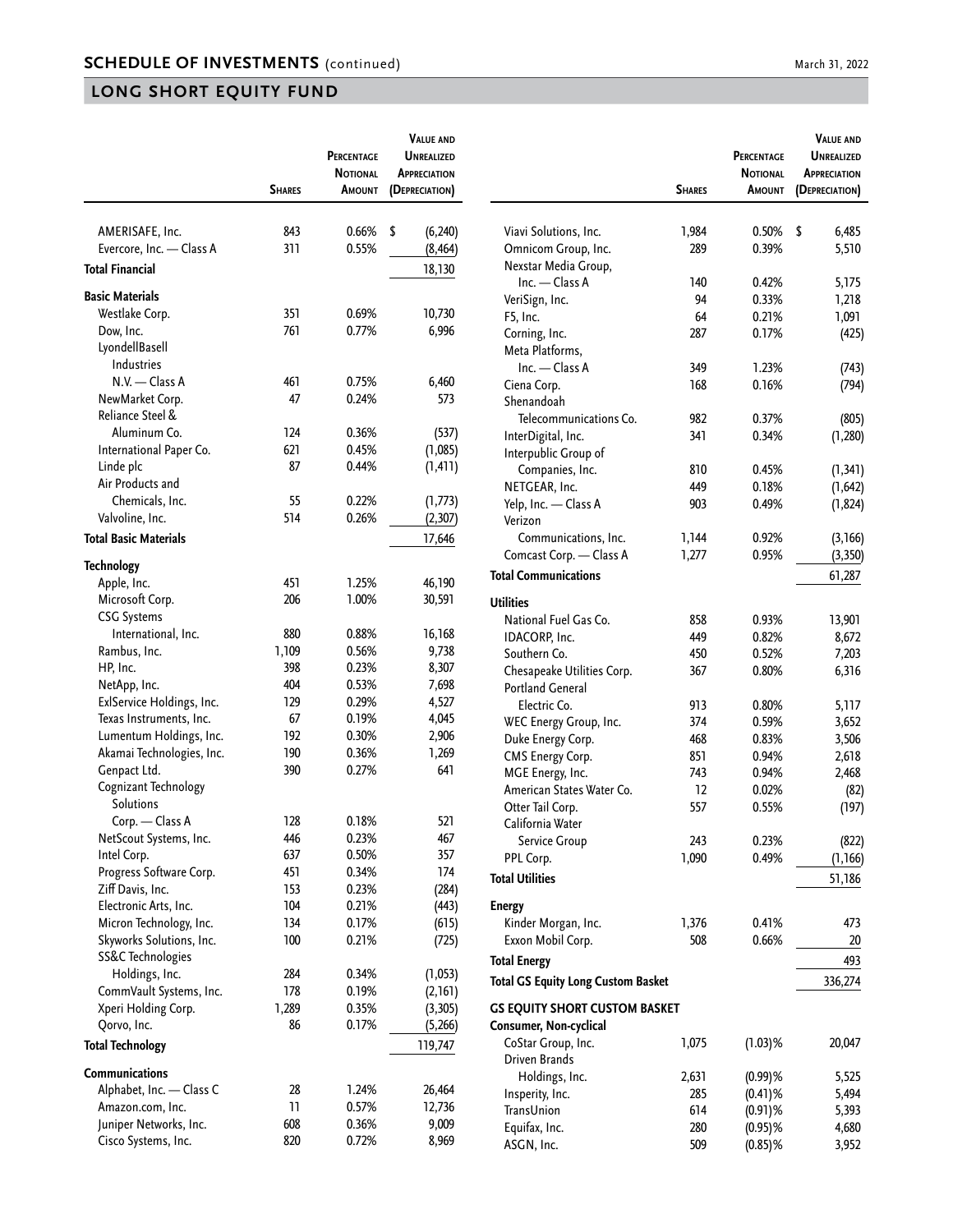|                                 |               | PERCENTAGE<br>NOTIONAL | <b>VALUE AND</b><br>UNREALIZED<br>APPRECIATION |
|---------------------------------|---------------|------------------------|------------------------------------------------|
|                                 | <b>SHARES</b> | AMOUNT                 | (DEPRECIATION)                                 |
|                                 |               |                        |                                                |
| Natera, Inc.                    | 216           | $(0.13)$ %             | \$<br>3,599                                    |
| Dun & Bradstreet                |               |                        |                                                |
| Holdings, Inc.                  | 2,713         | $(0.69)$ %             | 3,527                                          |
| ABM Industries, Inc.            | 571           | $(0.38)$ %             | 1,145                                          |
| Intellia Therapeutics, Inc.     | 142           | $(0.15)$ %             | (101)                                          |
| Rollins, Inc.                   | 1,985         | $(1.00)$ %             | (909)                                          |
| Sysco Corp.                     | 750           | $(0.88)$ %             | (1, 485)                                       |
| Cintas Corp.                    | 308           | $(1.88)$ %             | (1, 831)                                       |
| Verisk Analytics,               |               |                        |                                                |
| Inc. - Class A                  | 361           | (1.11)%                | (2,202)                                        |
| Guardant Health, Inc.           | 430           | $(0.41)$ %             | (3, 232)                                       |
| <b>Booz Allen Hamilton</b>      |               |                        |                                                |
| Holding Corp.                   | 506           | $(0.64)$ %             | (3, 402)                                       |
| Viad Corp.                      | 812           | $(0.41)$ %             | (4, 317)                                       |
| Bunge Ltd.                      | 500           | $(0.79)$ %             | (10, 936)                                      |
| Total Consumer, Non-cyclical    |               |                        | 24,947                                         |
| Communications                  |               |                        |                                                |
| Okta, Inc.                      | 79            | $(0.17)$ %             | 3,647                                          |
| Lyft, Inc. - Class A            | 1,551         | $(0.85)$ %             | 3,284                                          |
| Airbnb, Inc. - Class A          | 89            | $(0.22)$ %             | 1,917                                          |
| Trade Desk, Inc. - Class A      | 254           | $(0.25)$ %             | (584)                                          |
| Palo Alto Networks, Inc.        | 24            | $(0.21)$ %             | (1, 152)                                       |
| DoorDash, Inc. - Class A        | 237           | $(0.40)$ %             | (4, 642)                                       |
| <b>Total Communications</b>     |               |                        | 2,470                                          |
| Consumer, Cyclical              |               |                        |                                                |
| <b>United Airlines</b>          |               |                        |                                                |
| Holdings, Inc.                  | 1,655         | (1.10)%                | 15,400                                         |
| Delta Air Lines, Inc.           | 2,097         | $(1.19)$ %             | 11,905                                         |
| Southwest Airlines Co.          | 858           | $(0.56)$ %             | 9,316                                          |
| IAA, Inc.                       | 822           | $(0.45)$ %             | 8,484                                          |
| Freshpet, Inc.                  | 261           | $(0.38)$ %             | 7,647                                          |
| JetBlue Airways Corp.           | 1,900         | $(0.41)$ %             | 7,002                                          |
| MillerKnoll, Inc.               | 2,328         | $(1.16)$ %             | 6,287                                          |
| Copart, Inc.                    | 736           | $(1.32)$ %             | 3,376                                          |
| American Airlines               |               |                        |                                                |
| Group, Inc.                     | 5,498         | $(1.44)$ %             | (902)                                          |
| Royal Caribbean                 |               |                        |                                                |
| Cruises Ltd.                    | 255           | $(0.31)\%$             | (910)                                          |
| Carnival Corp.                  | 1,033         | $(0.30)$ %             | (1, 948)                                       |
| Lululemon Athletica, Inc.       | 83            | $(0.43)$ %             | (4, 318)                                       |
| <b>Total Consumer, Cyclical</b> |               |                        | 61,339                                         |
| Financial                       |               |                        |                                                |
| Americold Realty Trust          | 1,835         | $(0.73)$ %             | 16,196                                         |
| Western Alliance                |               |                        |                                                |
| Bancorporation                  | 811           | $(0.96)\%$             | 13,527                                         |
| <b>SVB Financial Group</b>      | 77            | $(0.62)$ %             | 8,964                                          |
| Equinix, Inc.                   | 118           | $(1.25)$ %             | 8,594                                          |
| First Republic Bank             | 337           | $(0.78)$ %             | 7,736                                          |
| <b>BOK Financial Corp.</b>      | 375           | $(0.51)\%$             | 7,637                                          |
| <b>CBRE Group,</b>              |               |                        |                                                |
| Inc. - Class A                  | 468           | $(0.61)$ %             | 5,045                                          |
| Equitable Holdings, Inc.        | 3,316         | $(1.48)$ %             | 4,903                                          |

|                              | <b>SHARES</b> | PERCENTAGE<br><b>NOTIONAL</b><br><b>A</b> MOUNT | <b>VALUE AND</b><br><b>UNREALIZED</b><br><b>APPRECIATION</b><br>(DEPRECIATION) |
|------------------------------|---------------|-------------------------------------------------|--------------------------------------------------------------------------------|
|                              |               |                                                 |                                                                                |
| Crown Castle                 |               |                                                 |                                                                                |
| International Corp.          | 451           | $(1.19)$ %                                      | \$<br>3,852                                                                    |
| Invitation Homes, Inc.       | 2,602         | $(1.50)$ %                                      | 3,784                                                                          |
| Lincoln National Corp.       | 537           | $(0.50)$ %                                      | 2,960                                                                          |
| <b>SBA Communications</b>    |               |                                                 |                                                                                |
| Corp.                        | 193           | $(0.95)$ %                                      | 1,980                                                                          |
| Digital Realty Trust, Inc.   | 287           | $(0.58)$ %                                      | 1,653                                                                          |
| Ameriprise Financial, Inc.   | 154           | $(0.66)$ %                                      | 1,553                                                                          |
| Signature Bank               | 174           | $(0.73)$ %                                      | 1,015                                                                          |
| Safehold, Inc.               | 680           | $(0.54)$ %                                      | 773                                                                            |
| Park Hotels & Resorts, Inc.  | 4,990         | $(1.40)$ %                                      | 597                                                                            |
| Wells Fargo & Co.            | 1,024         | $(0.71)$ %                                      | 458                                                                            |
| State Street Corp.           | 1,167         | $(1.46)$ %                                      | 233                                                                            |
| UDR, Inc.                    | 956           | $(0.79)$ %                                      | 152                                                                            |
| Zions Bancorp                |               |                                                 |                                                                                |
| North America                | 1,118         | $(1.05)$ %                                      | (50)                                                                           |
| Sunstone Hotel               |               |                                                 |                                                                                |
| Investors, Inc.              | 5,528         | $(0.93)$ %                                      | (562)                                                                          |
| RLJ Lodging Trust            | 7,351         | $(1.49)$ %                                      | (935)                                                                          |
| Boston Properties, Inc.      | 212           | $(0.39)$ %                                      | (1, 419)                                                                       |
| KKR & Company,               |               |                                                 |                                                                                |
| Inc. - Class A               |               |                                                 |                                                                                |
|                              | 745           | $(0.62)$ %                                      | (1,769)                                                                        |
| Sun Communities, Inc.        | 519           | $(1.30)$ %                                      | (2,091)                                                                        |
| Ryman Hospitality            |               |                                                 |                                                                                |
| Properties, Inc.             | 756           | $(1.01)$ %                                      | (2,965)                                                                        |
| Apple Hospitality REIT, Inc. | 1,536         | $(0.40)$ %                                      | (3,078)                                                                        |
| Northern Trust Corp.         | 863           | $(1.44)$ %                                      | (3, 631)                                                                       |
| Apartment Income             |               |                                                 |                                                                                |
| REIT Corp.                   | 2,387         | $(1.83)$ %                                      | (3, 922)                                                                       |
| Comerica, Inc.               | 988           | $(1.28)$ %                                      | (4, 976)                                                                       |
| Xenia Hotels &               |               |                                                 |                                                                                |
| Resorts, Inc.                | 2,628         | $(0.73)$ %                                      | (5,022)                                                                        |
| Ventas, Inc.                 | 1,334         | $(1.18)$ %                                      | (7, 795)                                                                       |
| Pebblebrook Hotel Trust      | 3,266         | $(1.15)$ %                                      | (9, 135)                                                                       |
| Welltower, Inc.              | 981           | $(1.35)$ %                                      | (9, 221)                                                                       |
| Kennedy-Wilson               |               |                                                 |                                                                                |
| Holdings, Inc.               | 5,799         | $(2.03)$ %                                      | (11, 211)                                                                      |
| Outfront Media, Inc.         | 3,342         | $(1.36)$ %                                      | (13, 245)                                                                      |
| Iron Mountain, Inc.          | 1,733         | $(1.38)$ %                                      | (13, 506)                                                                      |
| Host Hotels &                |               |                                                 |                                                                                |
| Resorts, Inc.                | 6,274         | $(1.75)$ %                                      | (15, 154)                                                                      |
| Howard Hughes Corp.          | 1,078         | $(1.60)$ %                                      | (17, 817)                                                                      |
| <b>Total Financial</b>       |               |                                                 |                                                                                |
|                              |               |                                                 | (35, 892)                                                                      |
| <b>Utilities</b>             |               |                                                 |                                                                                |
| Entergy Corp.                | 587           | $(0.98)$ %                                      | (3,327)                                                                        |
| Spire, Inc.                  | 685           | $(0.70)$ %                                      | (3,790)                                                                        |
| ONE Gas, Inc.                | 1,452         | $(1.84)$ %                                      | (16, 172)                                                                      |
| Black Hills Corp.            | 1,738         | $(1.92)$ %                                      | (17, 649)                                                                      |
| CenterPoint Energy, Inc.     | 4,074         | $(1.79)$ %                                      | (18, 012)                                                                      |
| Atmos Energy Corp.           | 1,064         | $(1.82)$ %                                      | (19, 416)                                                                      |
| Edison International         | 1,888         | $(1.90)$ %                                      | (21, 493)                                                                      |
|                              |               |                                                 |                                                                                |
| <b>Total Utilities</b>       |               |                                                 | (99, 859)                                                                      |